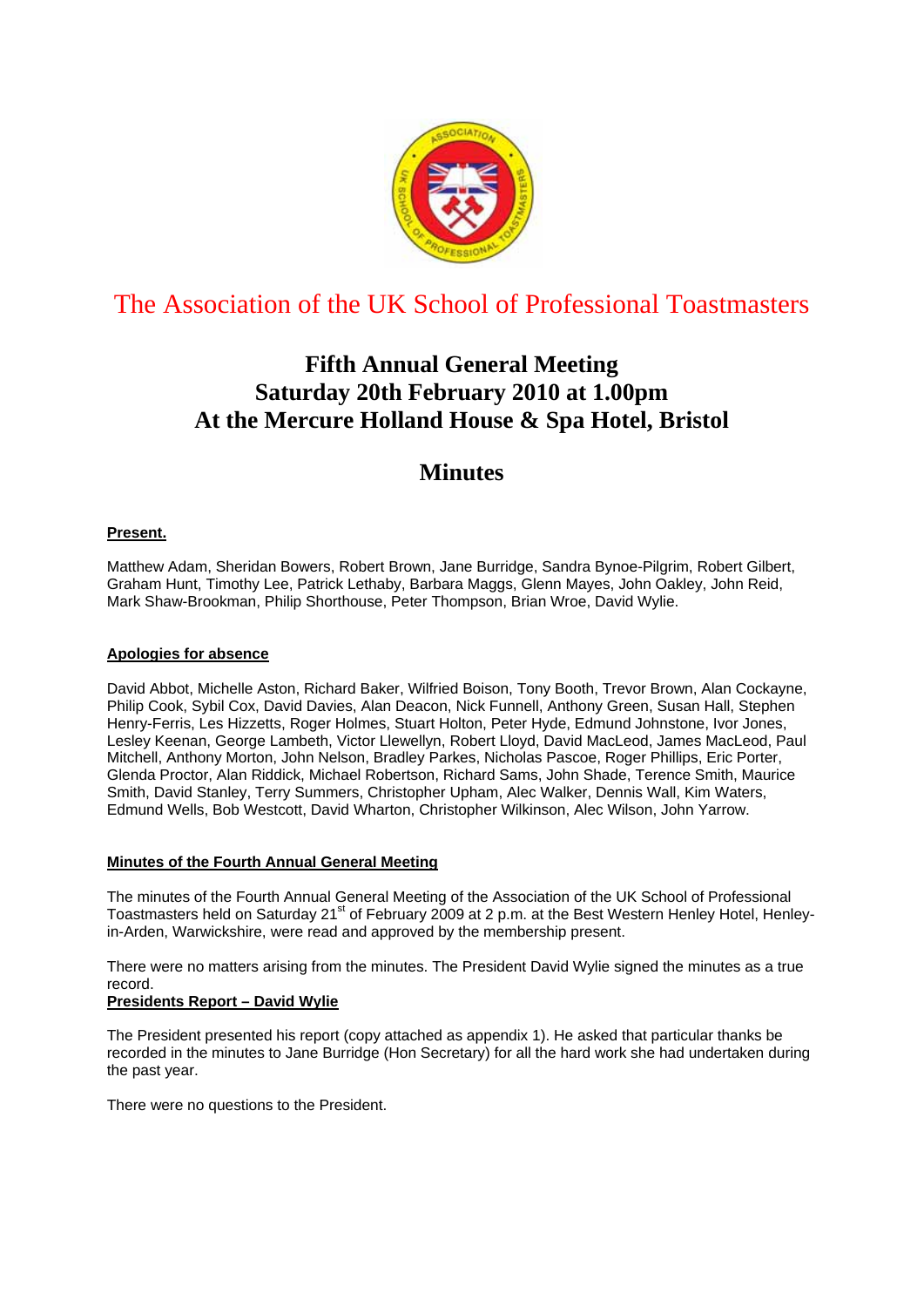### **Secretary's Report – Jane Burridge**

The Secretary presented her report (copy attached as appendix 2).

There were no questions to the Secretary.

### **Treasurers Report – Timothy Lee**

The Treasurer presented his report (copy attached as appendix 3). The Treasurer highlighted that to balance the books then the annual subscription for members would need to increase by £5 to £65 per annum, and the insurance premium to increase by £1 to £12 per annum. The accounts have yet to be seen and signed off by the audit committee.

Glen Mayes proposed, Mark Shaw-Brookman seconded that the accounts be adopted subject to audit by the audit committee. This was unanimously agreed.

Tim Lee proposed, Peter Thompson seconded the increases in annual subscriptions & insurance premium. This was unanimously agreed.

The treasurer explained to the meeting that the main reason for the accounts not being audited by the AGM each year was that the year end was currently 31<sup>st</sup> January. This gave the treasurer only 3 weeks to finalise and present the accounts. The situation would be made easier if the year end was altered to  $31<sup>st</sup>$ December.

Tim Lee proposed, Robert Brown seconded that the accounting year for the Association be altered to 31<sup>st</sup> December with immediate effect. This was unanimously agreed.

John Reid asked that 'in view of recent events (MP's expense claims)' that the treasurer issue guidelines to executive committee members on what expenses they may claim, he stressed that this would be good practise and was in no way any criticism of the committee – the treasurer agreed to produce guidelines. David Wylie pointed out that not all executive committee members claimed expenses.

Peter Thompson asked if there was any plan to 'stockpile' postage stamps prior to the April price increase. The treasurer stated no intention at present but that in light of the request it would be considered.

### **Actions**

- **Treasurer to produce guidelines on expense claims for executive committee.**
- **Treasurer to consider 'stockpiling' stamps prior to 1st April 2010.**

### **Amendment to the Association's Constitution**

The President presented a paper that had previously been circulated (copy attached as appendix 4) on an amendment to the Association's Constitution, concerning the management of the Association. The amendment being that the Senior Vice President should chair the Social Committee, thus removing the need to elect a Social Secretary each year. Those present agreed that this would make sense.

Tim Lee proposed, Graham hunt seconded that the amendment to the constitution as worded on the paper should be adopted. This was unanimously agreed.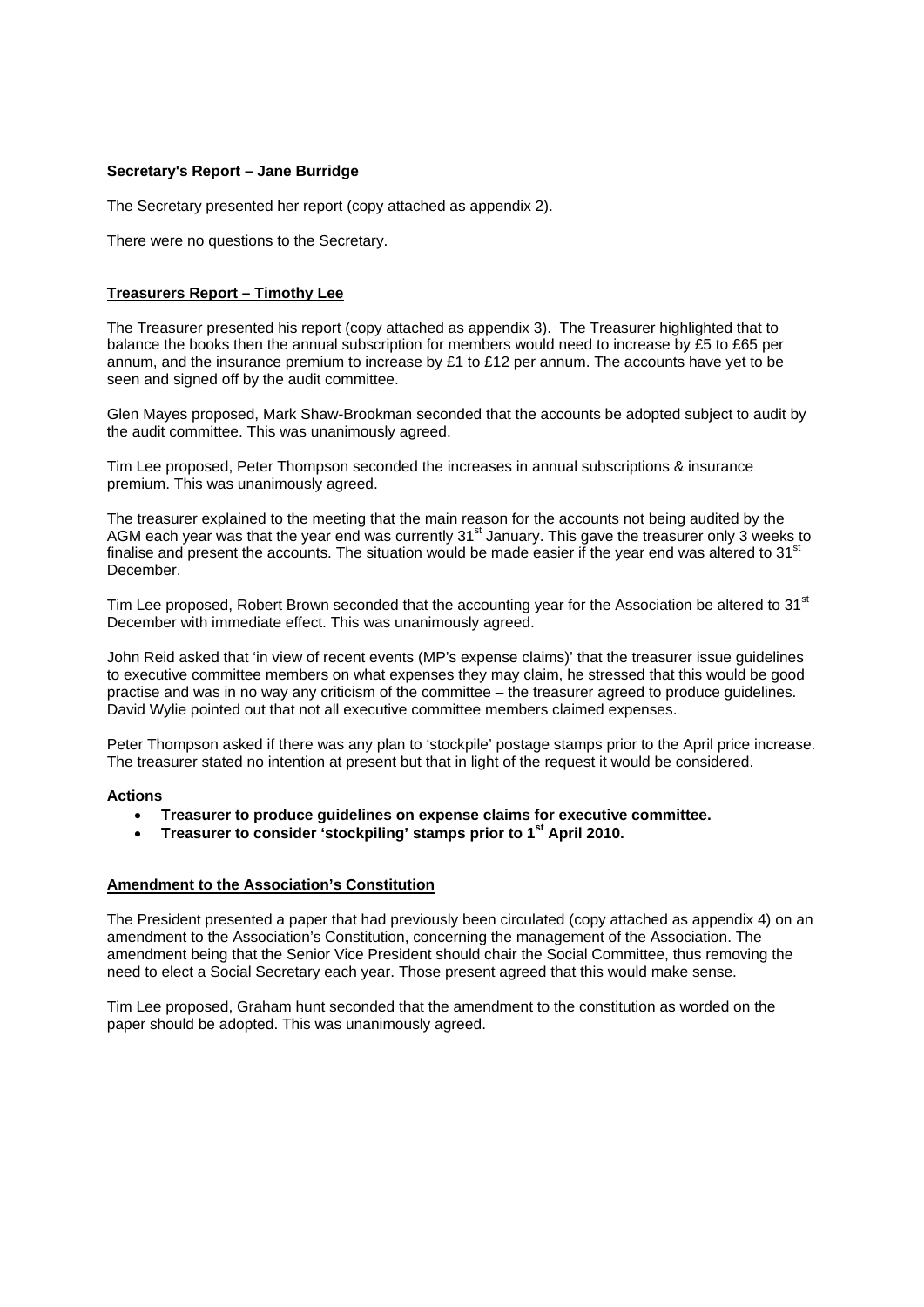### **Election of officers 2010/2011**

### **President**

Phillip Shorthouse proposed by David Wylie and seconded by John Oakley. This was duly passed by the members present.

### **Senior Vice President**

Jane Burridge proposed by Philip Shorthouse and seconded by Peter Thompson. This was duly passed by the members present.

### **Junior Vice President**

John Oakley proposed by Jane Burridge and seconded by Graham Hunt. This was duly passed by the members present.

### **Secretary**

Robert Brown proposed by Phillip Shorthouse and seconded by David Wylie. This was duly passed by the members present.

### **Treasurer**

Mark Shaw-Brookman proposed by Tim Lee and seconded by David Wylie. This was duly passed by the members present.

Gary Lowcock-Bell and Tony Green were appointed Account Examiners.

### **Committee members**

Tony Green proposed by Jane Burridge, seconded by Peter Thompson. Stuart Holton proposed by David Wylie, seconded by Peter Thompson. Robert Gilbert proposed by John Oakley, seconded by Peter Thompson. Paul Mitchell proposed by Jane Burridge, seconded by Peter Thompson. John Reid proposed by John Oakley, seconded by Peter Thompson.

These members were duly elected by the members present.

Taking over the Chair, Phillip Shorthouse thanked all those who had served on the committee the previous year, and welcomed those who had agreed to serve this year.

### **Ratification of Dress Code**

David Wylie presented the report that had previously been circulated to all members via the website forum (copy attached as appendix 5). The President wished it be recorded that Alan Riddick should be commended for all the hard work he had put into developing this document. David Wylie stated the document had been on the website for eight months and no adverse comments had been received.

Glenn Mayes stated that the Toastmasters General Council (TGC) had recently circulated a document on standards of dress and it had a distinct similarity to the document we had produced – what better accolade could the Association have.

Mark Shaw-Brookman proposed, Graham Hunt seconded that the Association adopt the dress code paper. This was unanimously agreed.

### **Developmental Membership Scheme**

Glenn Mayes presented the paper that had previously been circulated to all members via the website (attached as appendix 6). A discussion then took place, during which the following points were made by members present: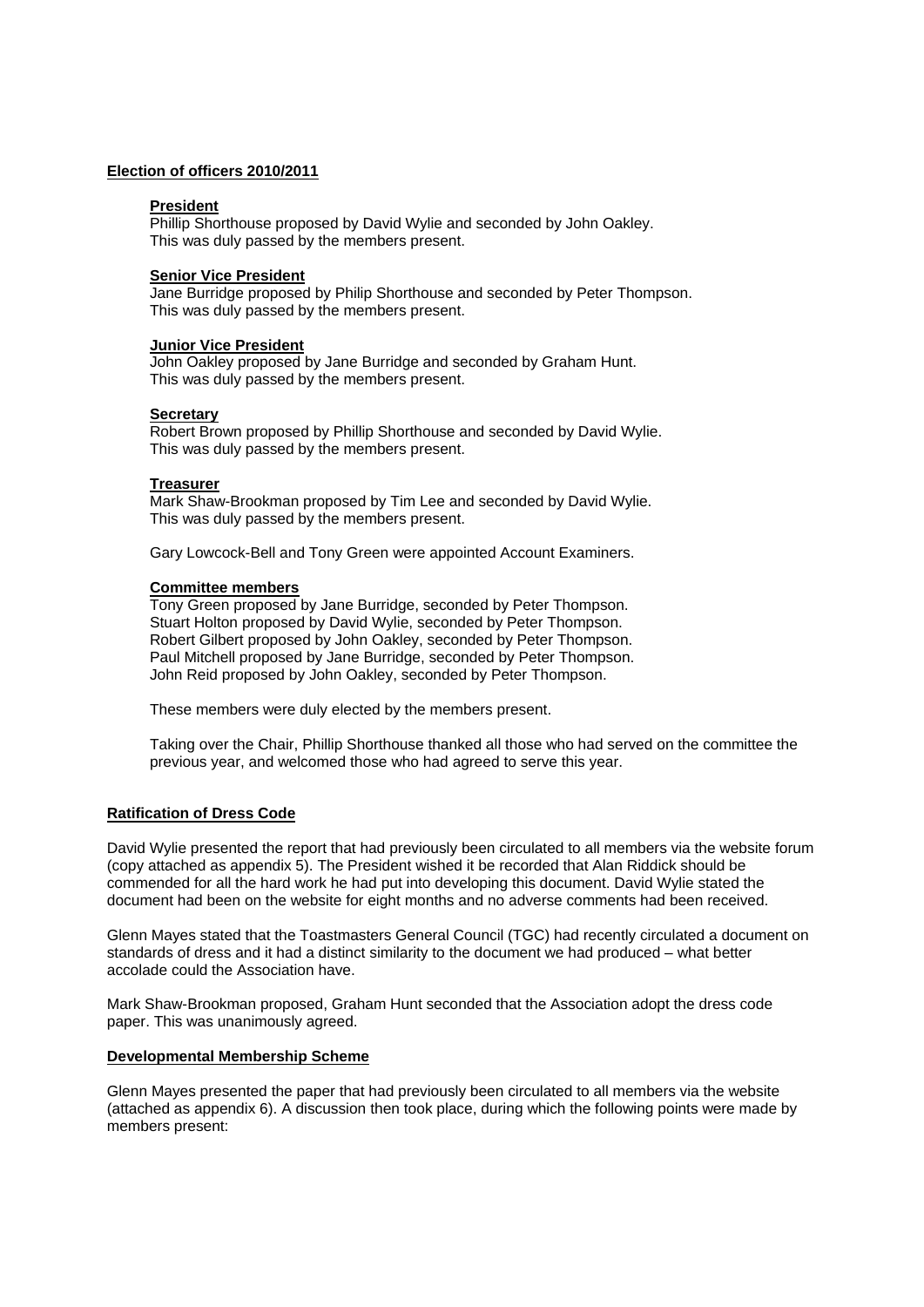- Other organisations have looked to bring in similar schemes but have not progressed them.
- The mentee should drive the learning process.
- We should be keen to develop, train & learn.
- How will we train the mentors?
- We all have our own styles, which needs to be appreciated & respected.
- Mentor 'volunteers' will be required.

Following the discussion the five recommendations as detailed on page three of the report were taken as follows:

- Recommendation 1 Glenn Mayes proposed, Tim Lee seconded. This was unanimously agreed.
- Recommendation 2 John Oakley proposed, Jane Burridge seconded. This was unanimously agreed.
- Recommendation 3 John Oakley proposed, Mark Shaw-Brookman seconded. This was unanimously agreed.
- Recommendation 4 John Reid proposed, Tim Lee seconded. This was unanimously agreed.
- Recommendation 5 Tim Lee proposed, John Oakley seconded, with the admission of the words 'if approved at the next AGM'. This was unanimously agreed. *(note – this was to ensure that the Association's Constitution was amended by the Executive Committee as soon as possible)*

The President expressed his thanks to Glenn Mayes & Peter Thompson for all the work they had done in relation to this item.

### **Association website – update on choice of supplier**

Jane Burridge spoke to a paper that had previously been circulated (attached as appendix 7). The executive committee were seeking the meetings approval to continue the work on updating the website at a cost of no more than £2k.

Graham Hunt asked if the current provided had been asked to tender for the work, Jane Burridge stated he had not. The President intervened and stated that the current provider should be given the opportunity to tender. This was formally proposed by Graham Hunt, seconded by Jane Burridge. The meeting agreed that this should happen.

Peter Thompson emphasised that the current time scales for the website development must be maintained.

The website was then discussed and those present agreed that the site must be modernised, kept up to date and all opportunities for 'web optimisation' taken.

Peter Thompson proposed, Mark Shaw-Brookman seconded that the Executive Committee should decide on the website supplier after all tenders were examined, and then inform the members of the result. Those members present agreed, with one member abstaining from the vote, no member against.

### **Actions**

- **Jane Burridge to ensure the current supplier is invited to submit a tender document.**
- **Executive Committee to decide on website provider and inform members of the result.**

### **Future Format and day of AGM**

Glenn Mayes stated that the day & format of the AGM weekend had been the same for 6yrs and 'asked' do members want a change. A discussion then took place during which the following points were made: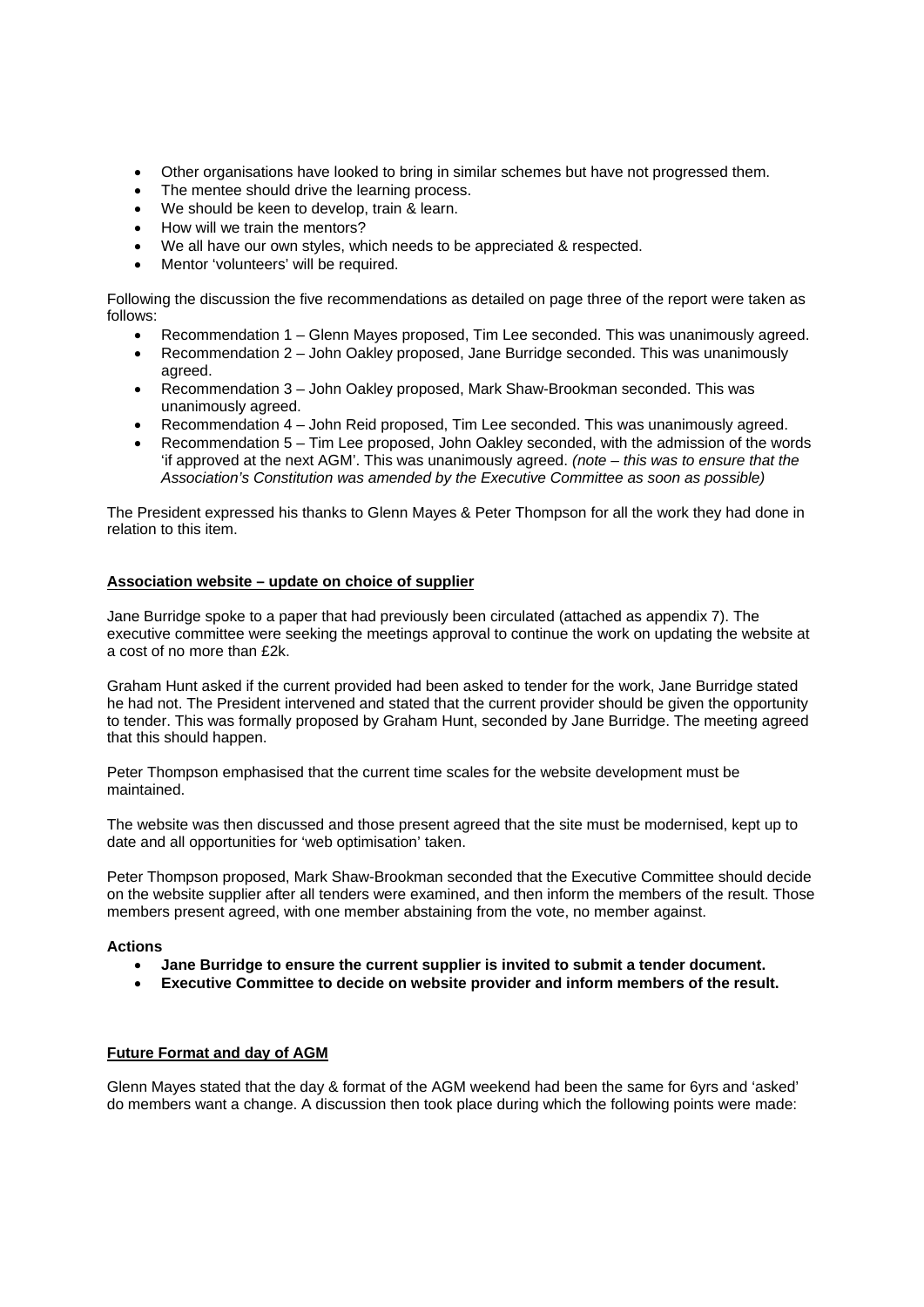- Location is sometimes an issue, or more to the point the accessibility of the location.
- February is generally a quiet time.
- Set the AGM dates well in advance members should be able to keep the day free, it is only one day in the year.
- Format is agreeable for those who wish to make it a weekend away with partners.
- Venue/hotel must have interests for partners whilst members at the AGM.

The meeting agreed that this would be an ideal subject for the members forum on the website.

### **Actions**

• **Members views via forum to be sought on date/location/format of AGM.** 

### **Any Other Business**

### **Naming of the School on Association members' websites**

Graham Hunt stated that the AGM had given him encouragement & positive thoughts about how the Association was progressing, and the way the forum on the website was now being used. He stated that due to a 'legal' issue all members need to refer to the school as 'The UK School of Professional Toastmasters Ltd'.

### **Action**

• **Secretary to inform all members of need to include Ltd.** 

### **Association tie/scarf/pin**

Robert Gilbert showed the meeting a tie he had embossed with the logo of the Association and enquired if the Association should produce a tie/scarf/pin for members to wear when they were seeing clients and were not dressed in their 'reds'. The meeting this was an item that was worth seeking wider views on and to progress through the executive committee.

### **Action**

• **Secretary to seek views via the forum.** 

### **Association template business cards, compliment slips etc**

Jane Burridge introduced this item on behalf of Glenda Proctor who had tendered her apologies. Glenda suggested that it may be useful for new toastmasters to have some templates to work from when designing their own stationary etc. The point was made that as we are all independent traders it would be wrong for the Association to 'dictate' how members should layout their stationary, websites etc, and many of us already had stocks of our own designs. This was agreed by those present, but it would also be useful to have a template based on the Association logo, which is a set design. Jane Burridge stated she was 'happy to knock up a template'.

### **Action**

• **Jane Burridge to produce template.** 

### **Association Membership**

John Reid asked why only 50% of those now graduating from the School were becoming members of the Association. A discussion then took place with various suggestions made, but no conclusions reached.

### **Accreditation of the Schools Qualification**

Graham Hunt informed the meeting that he had tried to get the Schools' course accredited with a nationally recognised qualification, However, as there is no nationally agreed standard for toastmasters, and no qualified examiners this had proved not possible.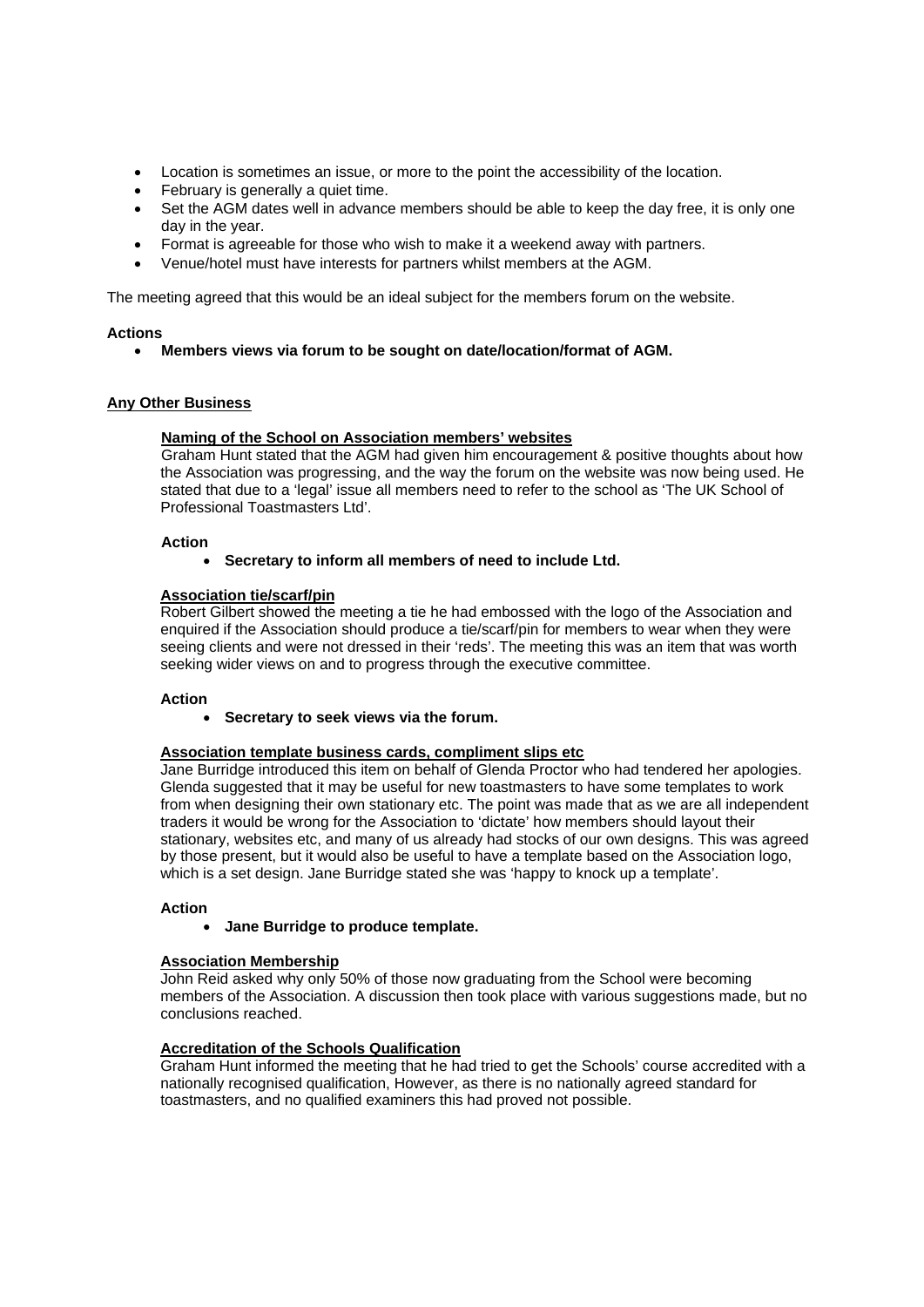### **Flowers & Card for Alan Riddick**

The President informed the meeting that he would arrange for flowers and a card to be sent to Alan Riddick and his wife Kay, informing that our thoughts were with them at this difficult time.

### **Action**

• **Flowers etc to be sent.** 

### **Date and location for the sixth Annual General Meeting.**

The sixth AGM will be held on Saturday 19<sup>th</sup> February 2011, at the Four Pillars Hotel, Witney, Oxfordshire (location to be confirmed).

The seventh AGM will be held on Saturday 18<sup>th</sup> February 2012, location to be notified.

The meeting was closed at 4.10 p.m.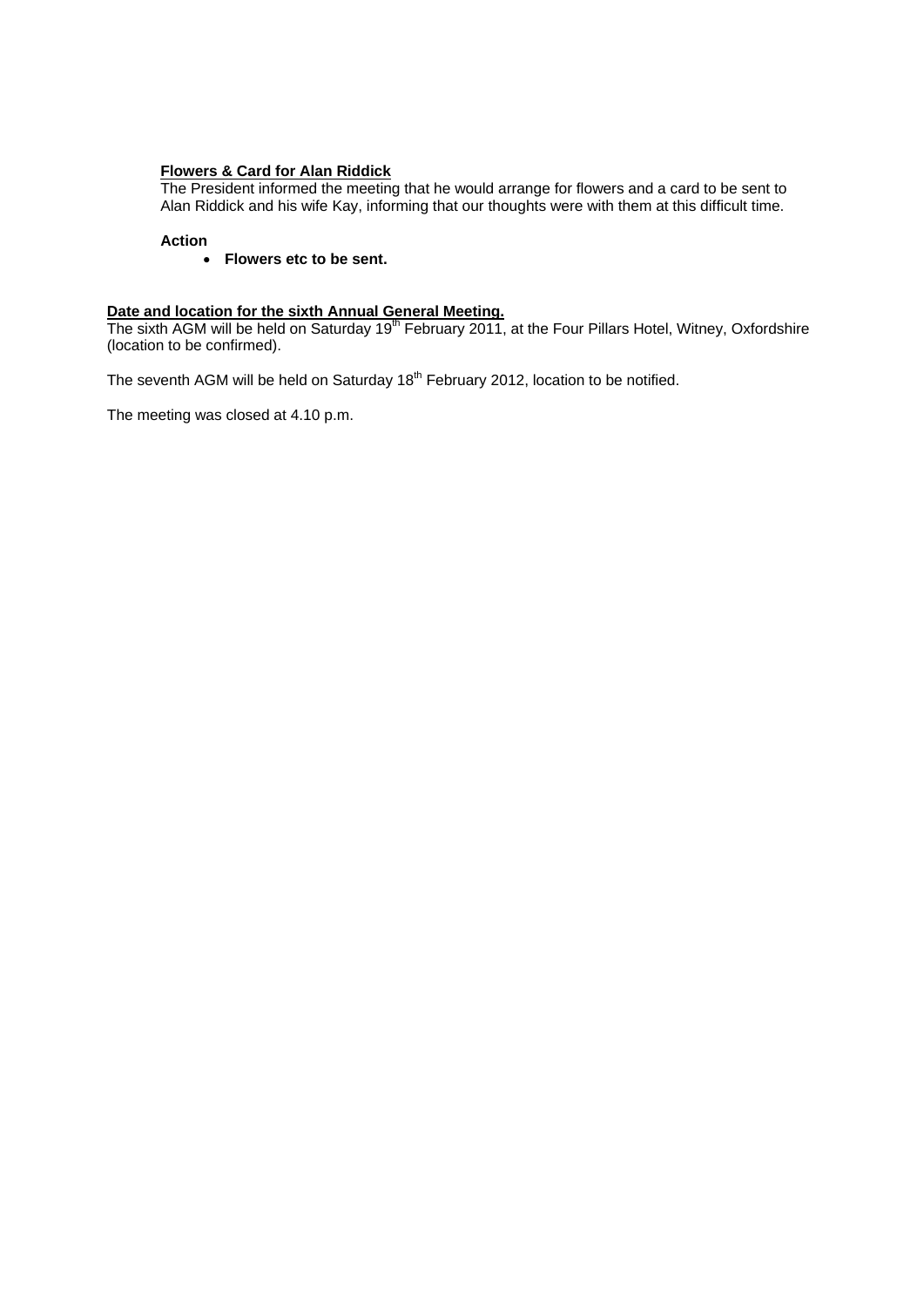## **Appendix 1 – President Report**

**I must say thank you for giving me the honour to serve as your President I have enjoyed every minute.** 

**I have had the pleasure of attending with pride three functions on behalf of the Association. The first being the Institute of Professional Toastmasters Installation the other two the National Association of Toastmasters Annual Ball and Christmas Lunch.** 

**Also a number of other functions where I was able to wear my Chain of Office.** 

**A very proud moment was wearing my Presidents Collaret as a Beadle / Toastmaster in the Mansion House with Princess Ann and the Lord Mayor of London present.** 

**The president and vice president's have met four times during the year to discuss the strategy of the Association this has been a very time-consuming as we try to steer the Association on the paths of becoming more professional.** 

**I feel it is necessary at this point to inform you all that Alan Riddick unfortunately will have to stand down as Junior Vice President this is due to him being diagnosed with liver cancer. Alan is being very positive and has full support from Kay his wife and his family. We have become very close due to our friendship outside this association and those of us who know him well were all shocked to hear of his news but, as I hope you can imagine we are constantly phoning him to give him our support and most of all support to his wife Kay who herself has suffered with cancer in the past. She knows the strain that it puts on a whole family. We will keep you up-to-date with his progress and hopefully this time next year he will be back with us.** 

**The general-purpose committee has met four times within the City of London as we found this was the easiest venue which we could all get to being a direct link to the rest of the country as members are spread throughout the UK and Scotland and again we met this morning prior to this AGM.** 

**As many of you remember last year's AGM ran over time. This year we hope that most of the work carried out by the general-purpose committee will alleviate most of these problems by discussing them prior to the AGM making recommendations and seeking your support for example the biggest topic last year was the dress code which hopefully we have addressed (pardon the pun) this major topic was given to the general-purpose committee and make the final recommendations this we did with a lot of work from the junior vice president Alan Riddick this was then placed on the forum for all members to see and make comments.**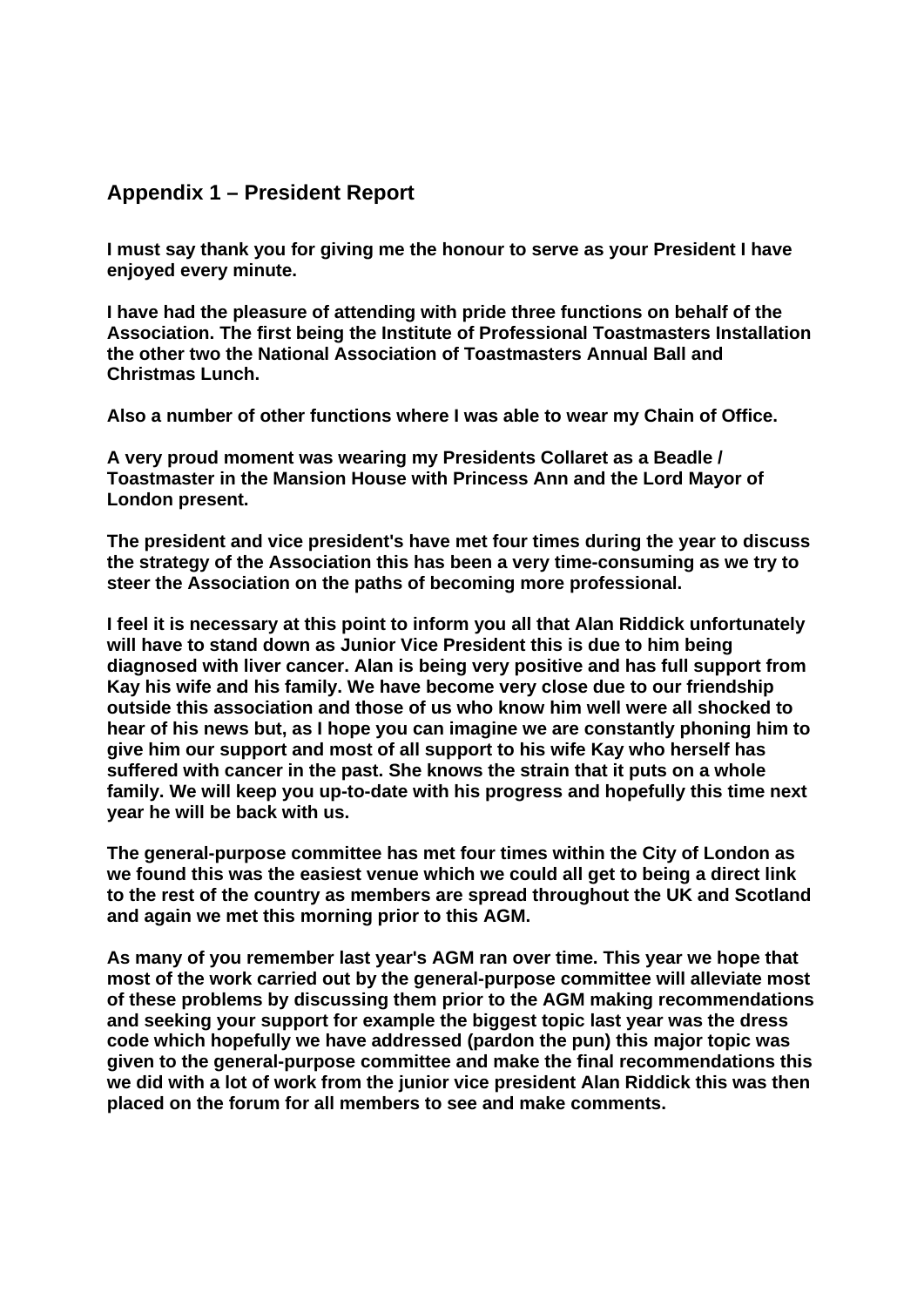**To this date we have received no adverse comments so we trust that the work that was carried out has met with your approval and will just need ratifying at this AGM.** 

**We as the general-purpose committee see this as the way forward so at the AGM ratification on the tasks we have been set just a need to be voting on.** 

**I hope you have all looked at the forum Jane has performed an excellent task of emailing you all with items that have been placed upon it.** 

**I hope you are all happy with the work that has been carried out on the new logo and a redesigned collaret and ribbon. I cannot begin to tell you how many e-mails went around before the final logo was adopted. Jane thank you for your time, effort and patience.** 

**We also co-opted Glenn Mays onto the general-purpose committee and together with Peter Thompson has worked endlessly producing a document Developmental Membership Scheme Glenn and Peter will give their report later.** 

**We had communication from the Toastmasters General Counsel for our permission on adopting our Code of Ethics and Dress Code as part of their ongoing development. Our thanks must go to previous presidents for drawing up the Code of Ethics and at this year's committee especially Alan Riddick for the Dress Code it goes to show the professionalism of this association and its members.** 

**We had a couple of incidents regarding members of the Association which I am pleased to say was dealt swiftly with by the two vice presidents and on one occasion I was present with Alan Riddick.** 

**We have also been very busy discussing the website what we need from it and the cost. This also will be discussed later in the meeting.** 

**I feel that since we have instigated meeting regularly we have not only become more professional but also more efficient the working relationship between a whole general-purpose committee has been excellent I would like to thank every member for their time and their help. In particular I would like to thank Jane without whose help we would have not achieved as much as we did she has been an excellent secretary. As for the two vice presidents I would also like to thank you both for your continued help and support through an excellent year for me as your president.** 

**I hope you all continue to support the Association on moving forward to become more professional and an association to be proud of I hope the incoming president enjoys his year as much as I have mine.**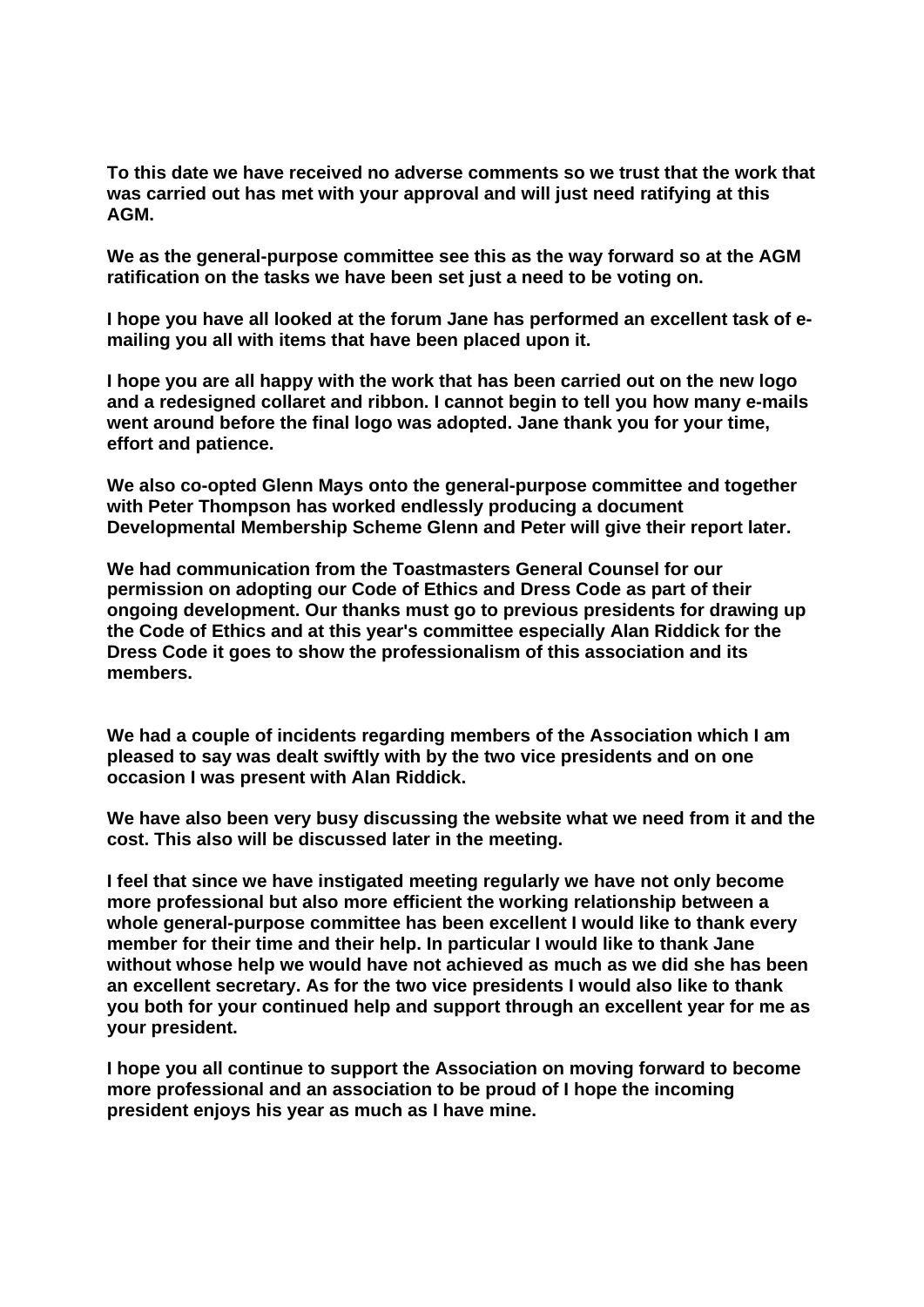**I'm not going to take up any more of your time other than to say once again thank you to you all for your help and support. Thank you for allowing me to be your President.** 

**I would like added to the minutes my sincere thanks to Jane Burridge for the outstanding work she given to the Association as Honorary Secretary. She has been exceptional part of the team.**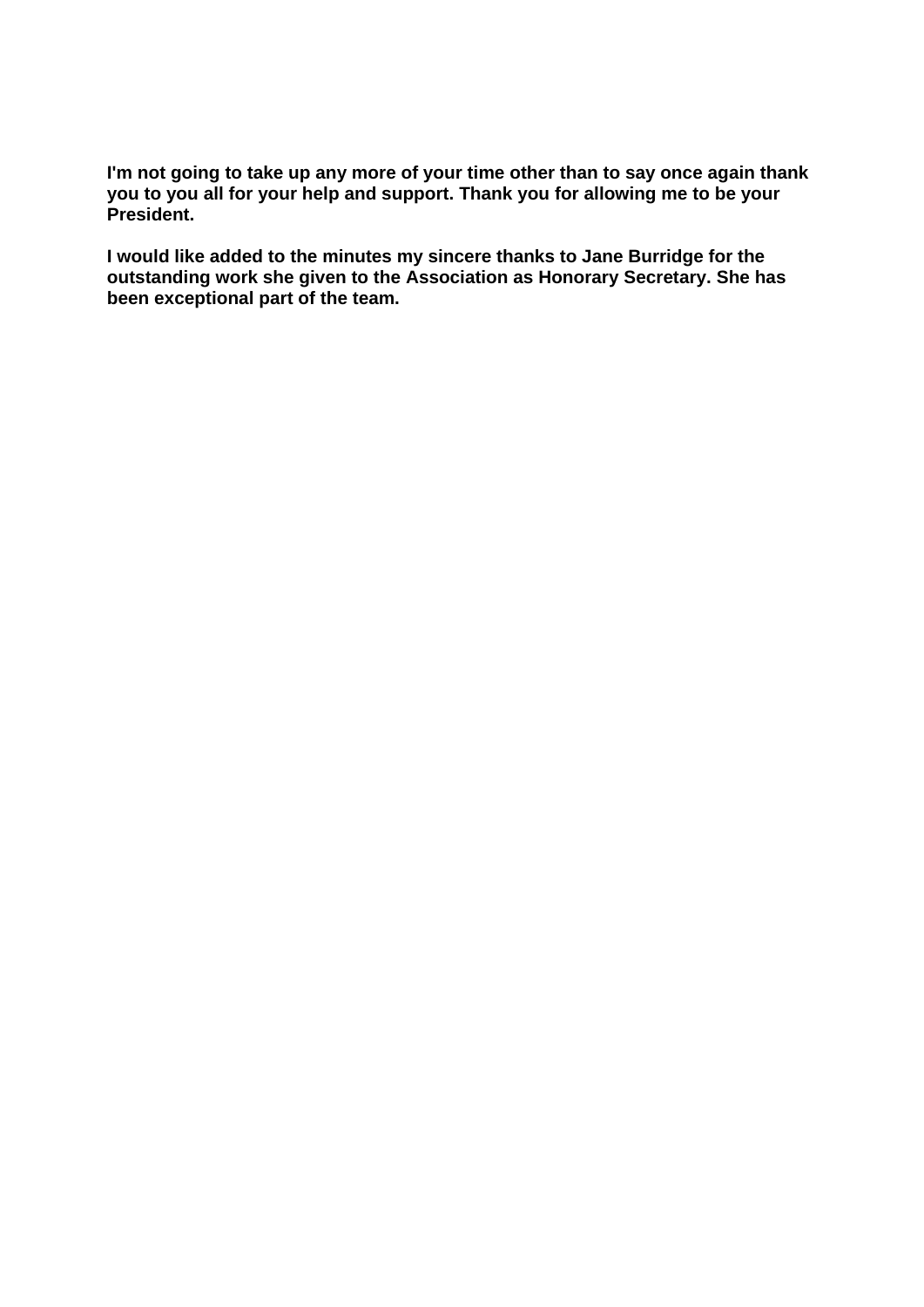# **Appendix 2 – Secretary Report**

Secretary's Report

Was it really only one year ago that I allowed myself to be volunteered into the role of Honorary Secretary? A lot has happened in that year!

At that time we had 79 Members of the Association. 4 of those members resigned at 2009 renewal; however we gained 4 new members during the year, 3 from the April and 1 from the October course, so we are still at 79 Members!

We have produced the new logos for the Association, and for Graduate of the School, which many (but not yet all) of us are displaying on our websites and marketing materials.

The new Association collaret has been taken up by 28 of our Members (and if anyone here has not yet got theirs, I have a stock of them with me today and I am happy to accept cash or cheque payment – although unfortunately not credit cards)… we can't have you feeling left out this evening when we all put on our Reds!

We continue to arrange our insurance cover through the Toastmasters General Council and at present all but 6 of our Members take advantage of this cover. Our Treasurer will say more in his Report about this and the premium for next year.

Our website has grown and developed with an extended Members Area now containing reference documents, discussion documents, and of course the Forum which has had a bit of a late blossoming recently – due largely to the thought-provoking questions posed by Brian and Robert.

18 Toastmaster engagements of various types have been offered by Members unable to take those bookings, and while an engagement is not always successfully transferred it shows our clients that each one of us has the backup of a substantial organisation, and it

builds connections and confidence between us as Members.

It has been a pleasure and a privilege for me to correspond with and get to know so many of you this year; it certainly seems to me that we have an unparalleled resource in the form of our Association, and that we can only get better at harnessing and using that resource for our mutual benefit.

Thank you all very much for your support!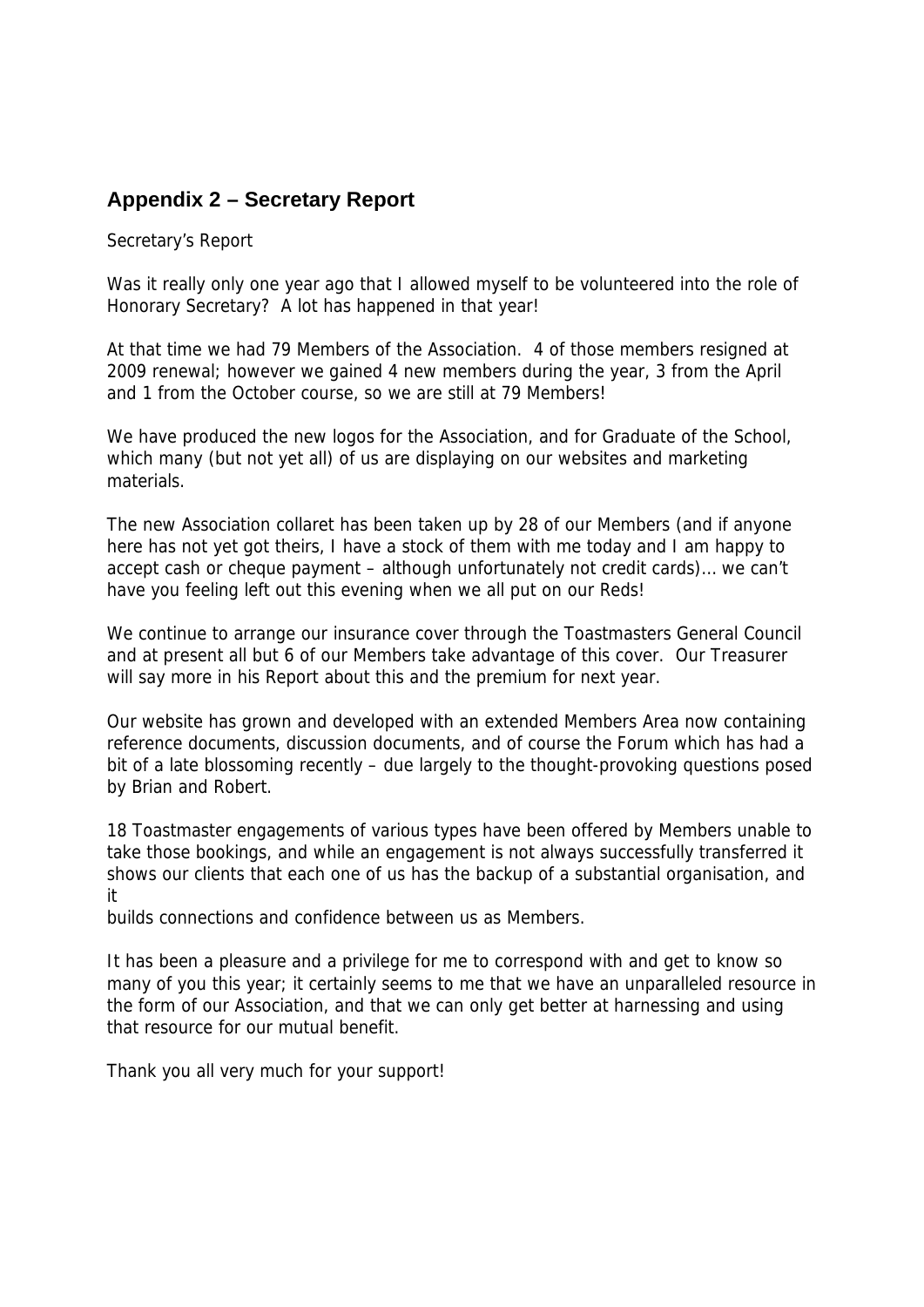## **Appendix 3 – Treasurer Report**

AUKSPT Treasurers report to 31<sup>st</sup> January 2010

I am pleased to present this my last set of accounts as Treasurer of the Association. During the financial year the Association has developed its own distinct logo and member's collaret. The accounts therefore include the cost for this which is a big investment for the association.

75 member's collarets where purchased and 28 have so far been taken on loan by members. The cost of each medal is £67.62 and where charged to members at £70 to help cover the cost of postage. This money is separately accounted for as they are held by members on loan and should be returned if they leave the Association. In such circumstances the Association would be liable repay the cost.

Further collarets were also purchased for officers of the Association this year and these are passed on by members at each AGM with the office. The medals are shown in the accounts and depreciated over 4 years.

Expenses have increased this year as executive members have begun to raise the profile of the Association with the TGC and other Toastmaster Associations. Regular quarterly meetings of the Executive have also been held to move forward the issues discussed at last year's AGM which have also incurred a small cost.

We welcome 4 new members this financial year and our total paid up membership is now 79. Members paid £11 for insurance which was set before we received the quotation from the insurers. The actual cost was in fact £11.33 and hence a small deficit was therefore incurred once the premium was paid. It will therefore be necessary to increase the insurance to £12.00 this year to recover the shortfall and cover any likely increase in premium.

We look increase the profile of the Association further this year and I expect to see a further increase in costs. In addition a paper will be presented today where we look to invest in the Associations website. As a consequence therefore I recommend to this meeting that we increase the annual fee by £5 to £65. This will produce an income from members of £5070 which will be sufficient with the existing funds held to cover expected expenditure

I recommend the accounts to members and will be happy to take questions

### **Timothy Lee MAUKSPT Treasurer of the Association of the UK School of Professional Toastmasters Professional International Toastmaster and Master of Ceremonies**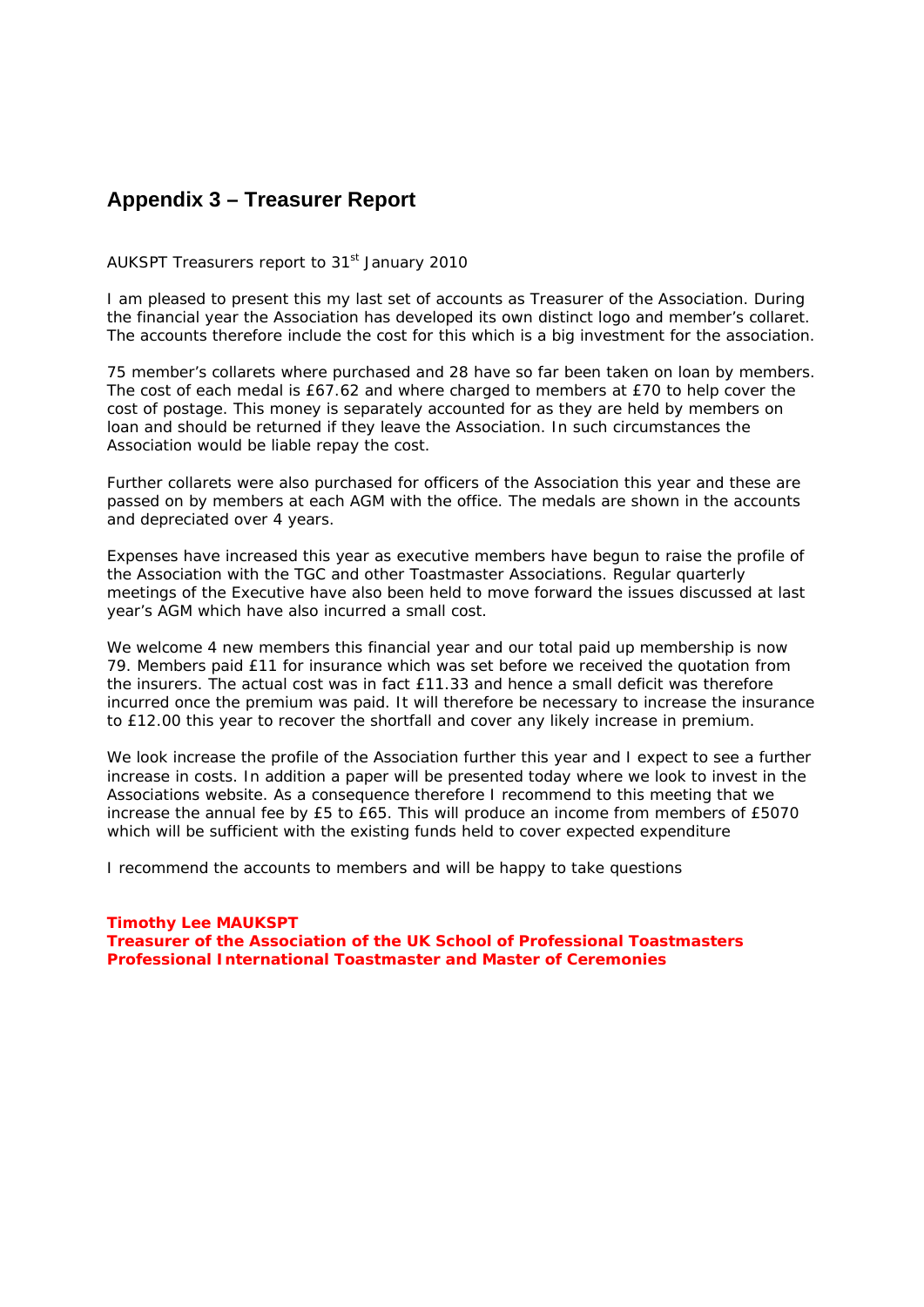## **Appendix 4 – Amendment to Constitution**

## AGENDA ITEM 8: PROPOSED AMENDMENT TO THE CONSTITUTION RE THE SOCIAL COMMITTEE

## **1) Management of the Association**

- a) The Association will be managed by an Executive Committee consisting of the following Officers who, with the exception of the Immediate Past President, will be elected at the Annual General Meeting
	- i. The President
	- ii. The Immediate Past President
	- iii. The Senior Vice President
	- iv. The Junior Vice President
	- v. The Secretary
	- vi. The Treasurer
	- vii. At least three Committee Members.
- b) The Executive Committee can at their discretion co-opt members onto the Committee or onto Working Committees to deal with specific matters.
- c) In addition there will be two Sub-Committees
	- i. The Social Committee, consisting of the Social Secretary who may co-opt additional members as necessary for any particular event being organised. The Social Secretary is an 'ex officio' member of the Executive Committee.
	- ii. The Audit Committee, consisting of two 'account examiners'. The Audit Committee will act as examiners of the accounts prior to submission of the annual accounts.

## **Proposed amendment:**

The Social Committee, chaired by the Senior Vice President who will at his/her discretion appoint or co-opt the other members of the Social Committee as necessary for any specific event being organised.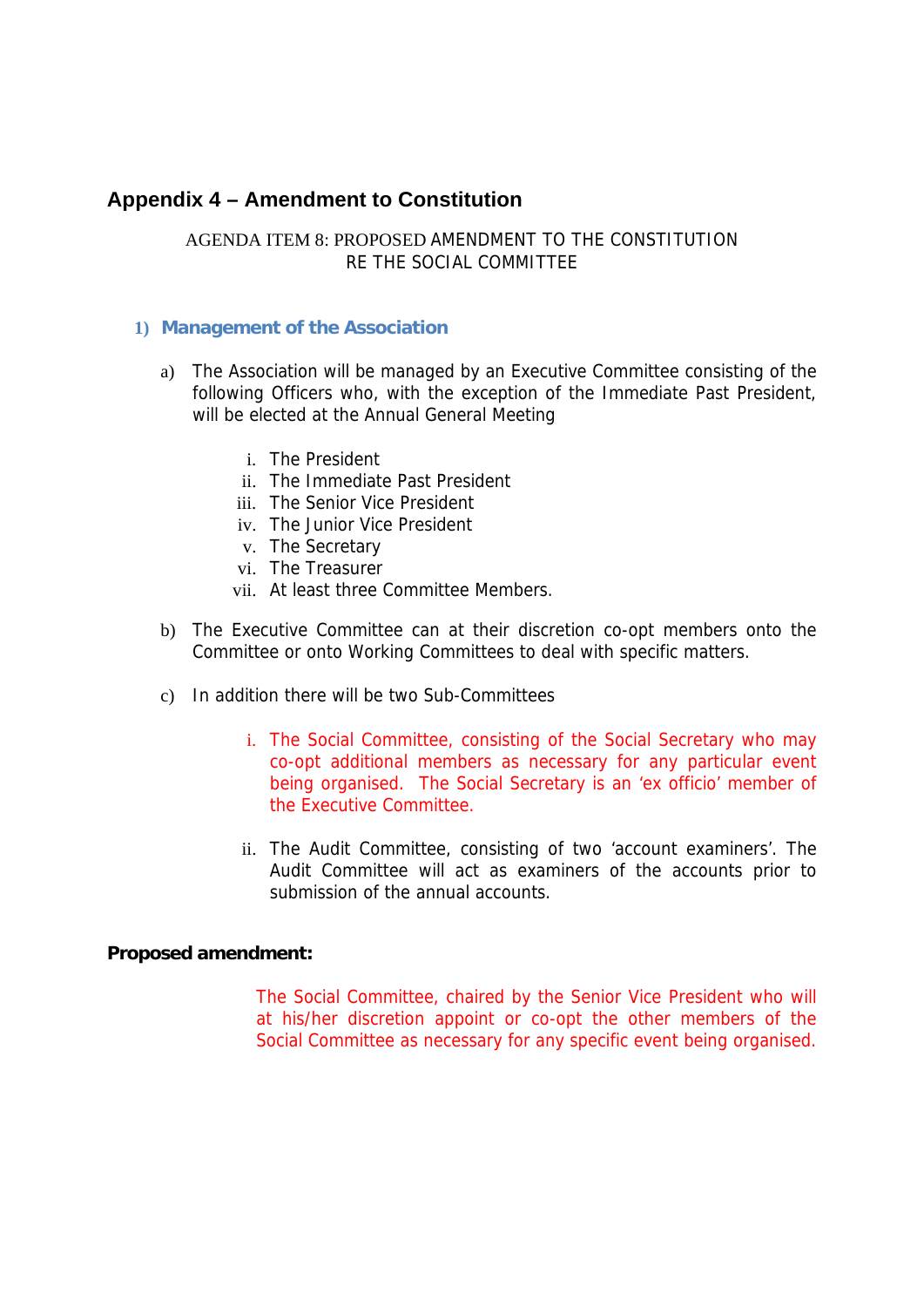# **Appendix 5 – Dress Code**

The Association of the UK School of Professional Toastmasters

## Code of Dress

The **AUKSPT** has adopted a **Code of Dress** standard in order to enhance our professional reputation, present an image which reflects favourably on our fellow Members, and to distinguish us from those with incorrect, little or no training. It is therefore of the utmost importance that the first and continuing impression Members give is both impressive and correct.

The maintenance of standards is encapsulated in one of the basic tenets of our **Code of Ethics** which states "Membership involves a two-way responsibility; on one hand, accepting recognised standards of professional conduct; and on the other, recognising the need for monitoring such standards by other members of the Association."

This **Code of Dress** is primarily based on that contained in the training manual of the UK School of Professional Toastmasters. Detail in bold type is the expected standard; notes in normal type show options or are advisory.

**THE COAT - is a red tailcoat** *(but see paragraph below regarding that worn in the City of London).* **For a correct fit the points of the front of the coat should come just below the points of the waistcoat (Fig 1), and the bottom of the tails should be at the back of the knees (Fig 2). The sleeve length should allow about half an inch of shirt cuff to be seen when the arms are at the sides (Fig 3).**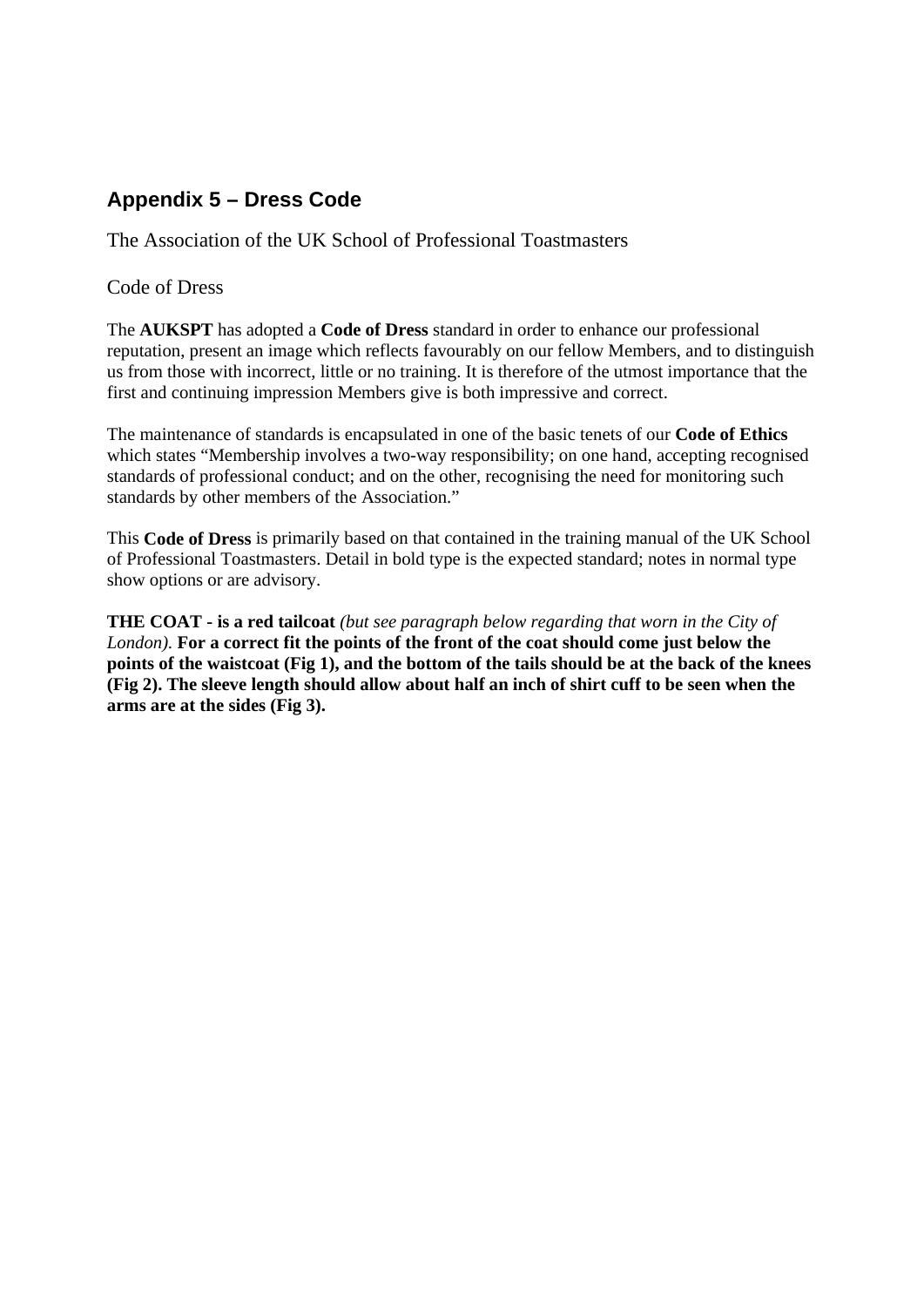

The lapels can be either plain or silk faced. The buttons can be either plain polished brass or red cloth covered. When buying a tailcoat, always try it on whilst wearing the shirt and waistcoat to ensure a correct fit. The same applies for a fitting if the coat is being made to measure.

In the City of London it may be required that a black tailcoat is worn, together with a red and white sash from the right shoulder to the left hip (Fig 4). The buttons on a black tailcoat are never polished brass.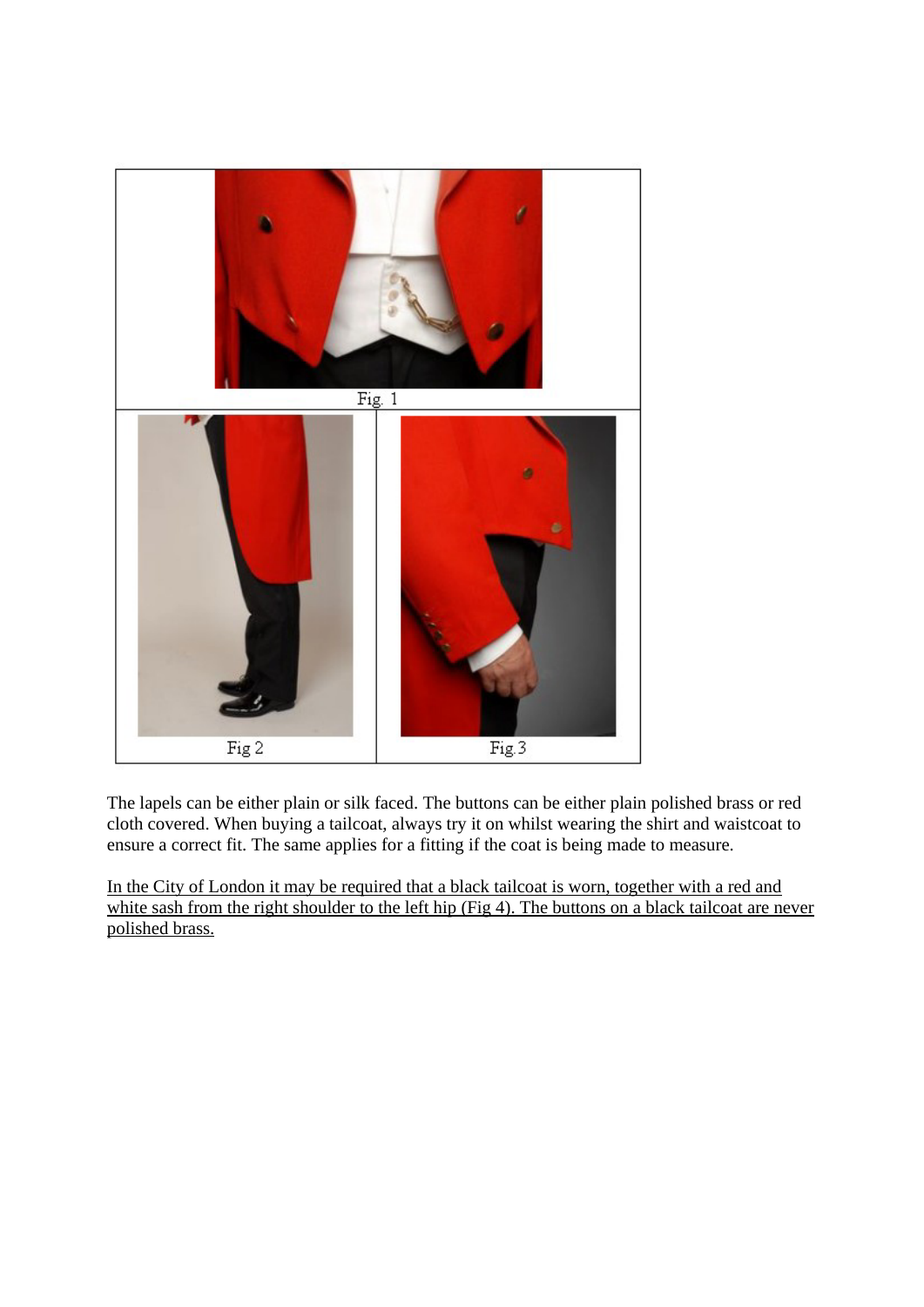

## **THE SHIRT - is white cotton with a Marcella front panel and cuffs, a high wing collar and fastened with shirt studs and cuff links. The cuffs should show about half an inch below the tailcoat sleeve when the arms are at the sides (Fig 3).**

The cuffs are usually single, but some shirts are made with double cuffs; these are best avoided, as they tend not to have a side vent, which is designed to make the fastening of the shirt studs easier. The high wing collar may be attached or separate. It is usual for there to be a tag at waist level with buttonholes to allow fitting to a button sewn inside the waistband of the trousers. This assists in preventing the shirt from riding up in use. Lady Toastmasters may wish to refer to the Secretary for further advice.

## **THE TIE – is white Marcella to match the shirt and waistcoat.**

It can be 'ready tied' or for self-tying. The points of the wing collar are normally worn behind the bow tie (Fig 5).

**SHIRT STUDS AND CUFF LINKS – are to be uniform in style and can be plain white Mother of Pearl, plain white Mother of Pearl with gold, or plain gold.**

## **THE WAISTCOAT or VEST - is white cotton Marcella and is backless. It is fastened with three white Mother of Pearl buttons at the front and secured with a detachable elastic waistband around the waist. It has lapels and two vest pockets. The points of the waistcoat should not show below the points of the tailcoat (Fig 1).**

It is normally a single-breasted garment, but some are double-breasted and these do not necessarily have points. Most have an elastic loop at waist level on the inside to attach to a button sewn inside the waistband of the trousers, or for the tag on the front of the shirt to pass through before the tag is so attached.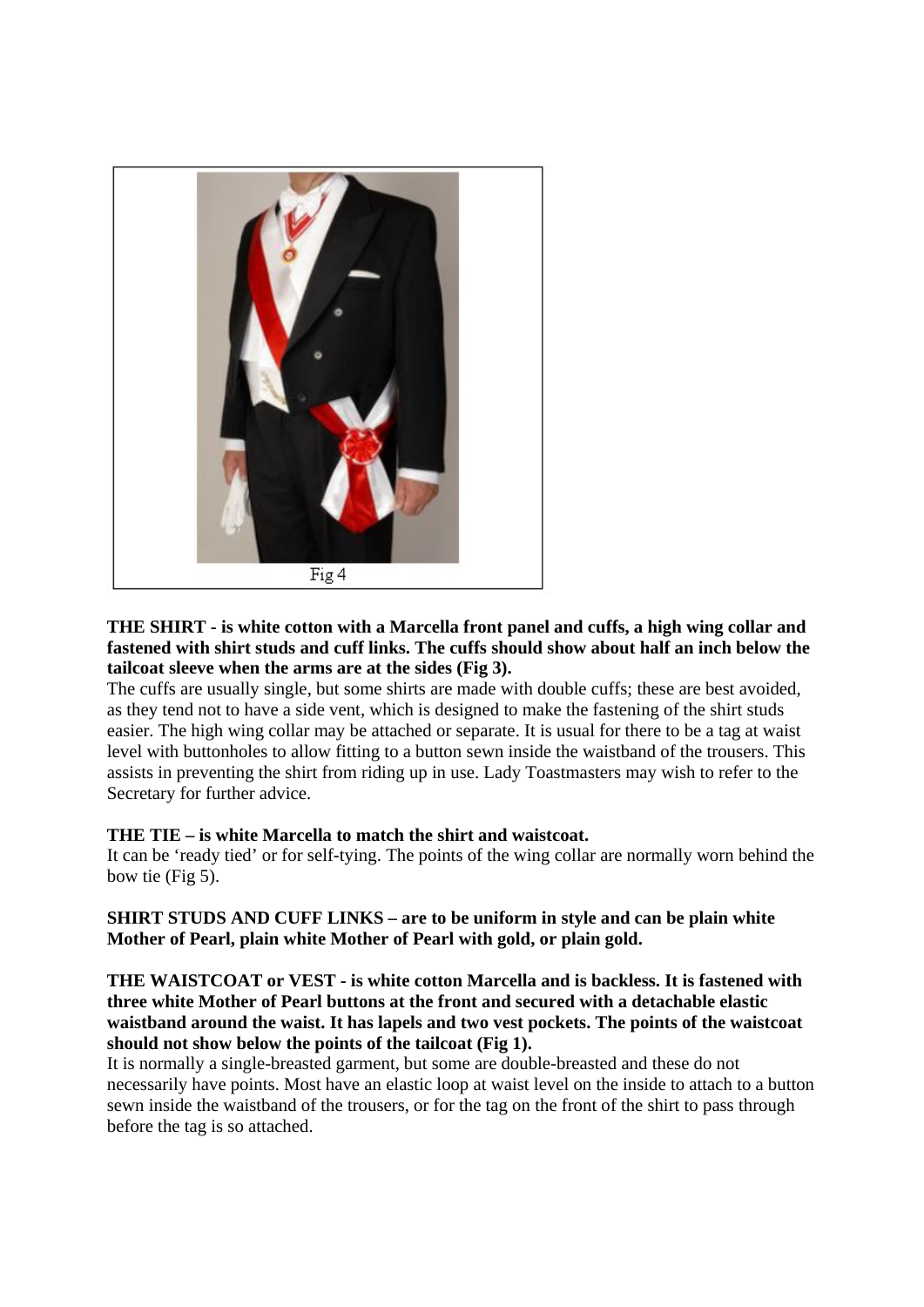## **THE TROUSERS – are black with one or two black stripes (two is formally correct) down the side of the leg. They should be of the 'high-waisted' style so that the waistband of the trousers is at all times covered by the waistcoat.**

The waistcoat loop assists in keeping the waistband correctly covered. For Lady Toastmasters, whilst trousers are the preferred mode of dress, a long black skirt is also acceptable.

## **THE SOCKS – are plain black and of sufficient length to ensure that no bare leg is displayed when seated.**

Silk, wool or cotton are recommended as opposed to a man-made fibres. Lady Toastmasters may be more comfortable in black tights.

## **THE SHOES – are plain patent leather or plain very highly polished natural leather with or without a toecap.**

## **THE COLLARETTE of the Association is to be worn with pride. It is worn under the waistcoat, by placing around the neck before putting on the waistcoat.**

The length of the ribbon may be adjusted for personal preference (Fig 5). Experience has shown that the ribbon is not suitable to be dry-cleaned, but can be kept clean and smart with careful hand washing and a light pressing.



## **THE GLOVES - are of white cotton, usually with 3 tucks sewn into the back to give them shape and with a white or white Mother of Pearl fastening button.**

Gloves are normally always worn, but may be carried when appropriate. When buying gloves buy a slightly larger size to allow for shrinkage when washed.

**OPTIONAL ITEMS –** Miniature service medals or insignia of awards or honours may be worn on the left lapel of the tailcoat. No other badges may be worn, with the exception of the Association collarette.

A white cotton or silk handkerchief may be worn in the top pocket of the tailcoat, either flat or peaked, but not gathered or 'flounced'.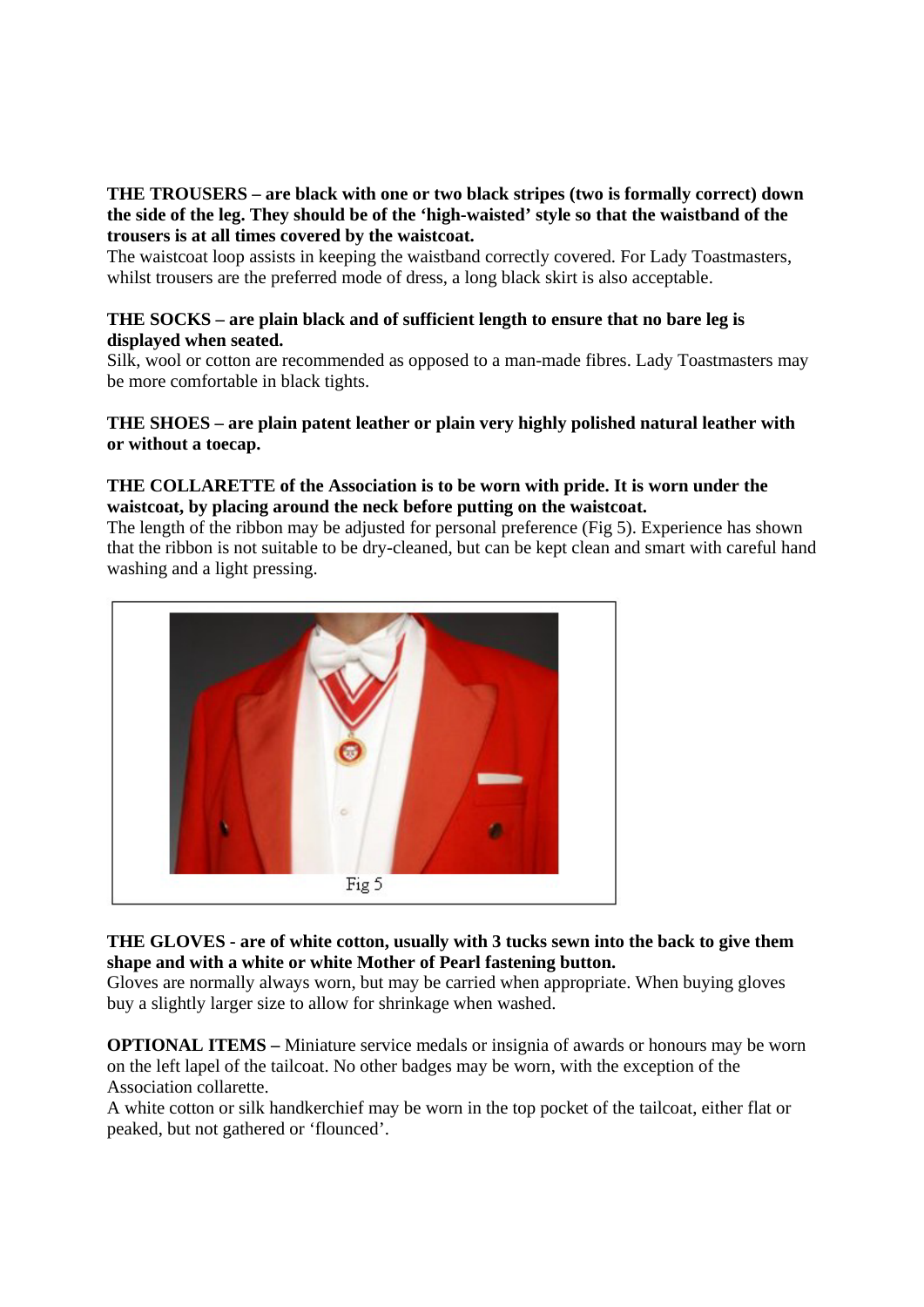A pocket watch in a waistcoat pocket and a watch-chain across the waistcoat, or just to one side may be worn. Alternatively a pocket watch may be worn with the chain attached to the trousers.

**CARE OF YOUR UNIFORM IS ESSENTIAL** - *It will give you good service if you look after it and keep it in pristine condition. Your 'whites' should be laundered for each function and will appear much crisper if lightly starched before being pressed. Trousers and coat should be professionally cleaned regularly and replaced when past their best. To complete the immaculate image, pay attention to personal grooming and hygiene so that not only do you look the part, but you also feel confident.*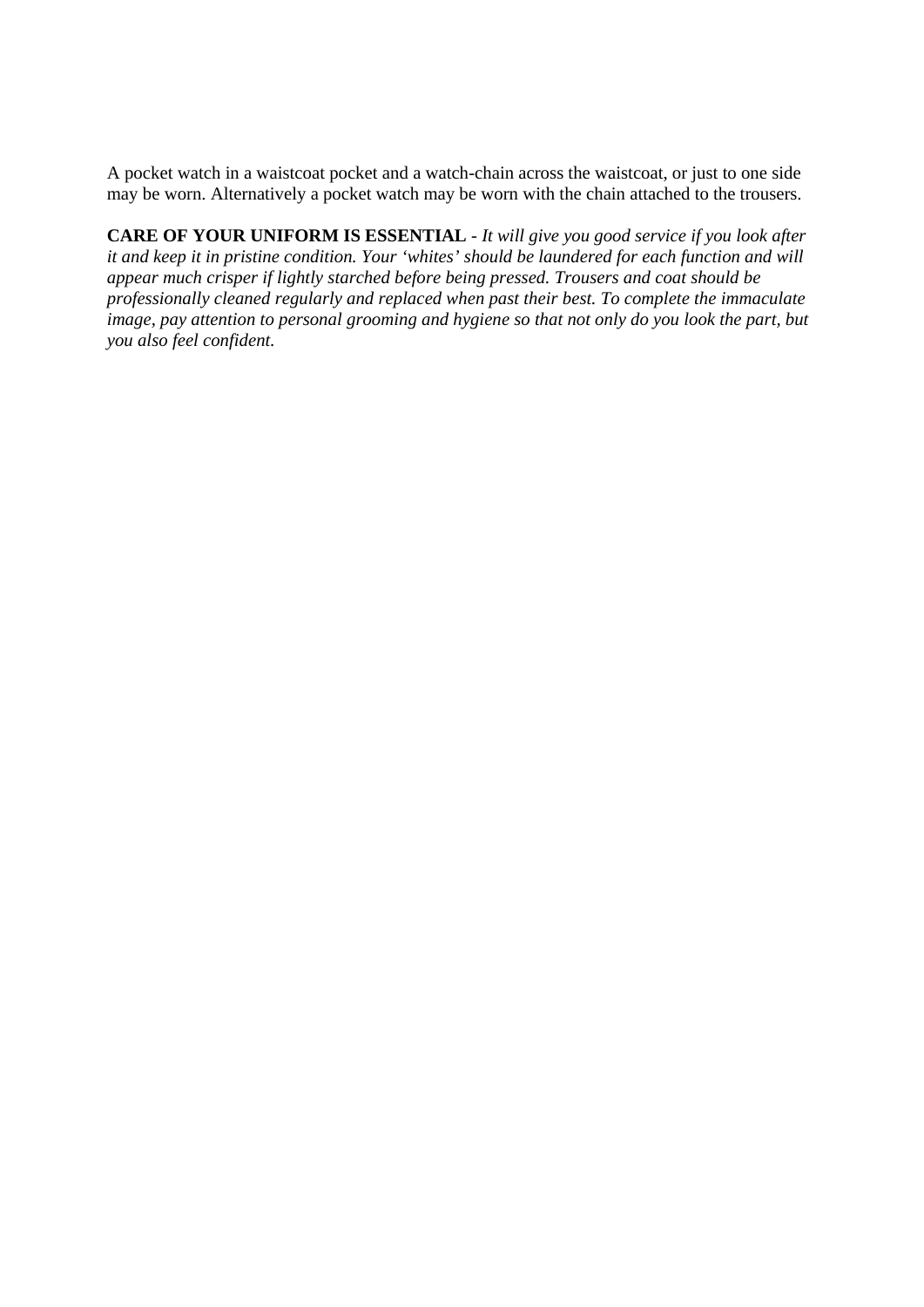# **Appendix 6 – Developmental Membership Scheme**

AUKSPT Developmental Membership Criteria

## **1. Background**

Some discussion took place at the 2009 AGM re the future recruiting and development opportunities for the Association and its viability, should the source of regular recruits from the UKSPT Ltd. no longer be available.

Since the foundation of the AUKSPT in spring of 2005, 'full' membership of the Association has been effectively 'automatic' following successful completion of the UKSPT Ltd course, completion of application form, signing of Code of Ethics and payment of relevant fee(s). The only checks carried out normally relate to checking existing individual websites for accuracy and professionalism. As it stands there are no 'quality checks' or any requirement for further assessment for any member. Development, if sought, is normally sourced through application to another toastmasters 'organisation'. Some members have joined or are in process of joining other organisations to improve development and business opportunities (in particular the NAT), where these opportunities are not formally available within the AUKSPT. At least two founding members of the AUKSPT have joined other associations then resigned from the AUKSPT.

The Executive Committee (31 Mar 09) agreed::

**1)** Not to consider applications for membership of the AUKSPT from anyone who has not graduated from the UKSPT Ltd course, however this to remain under constant review.

**2)** Performance & Quality reviews to be reconsidered if / once Associate Membership process is accepted and successfully implemented.

**3)** Country membership to be reviewed when circumstance arises.

**4)** Membership Process – requested a further discussion paper to consider options.

A meeting was held on 3rd Dec 09 of the Working party – Peter Thompson and Glenn Mayes. Extensive discussions were held including full consideration of consultation feedback from members. The consensus was as follows:

**1) Terminology.** There is some confusion over the term of 'mentor' or 'coach' and the actual roles and how this over-lapped into 'assessors' role. This was an emotive issue in some quarters. The following explanation of terms may be useful as a guide.

**Mentoring:** Off – line support and encouragement for people to manage their own learning in order that they may maximise their potential, develop their skills, improve their performance and become the person they want to be. (Parsloe 1999)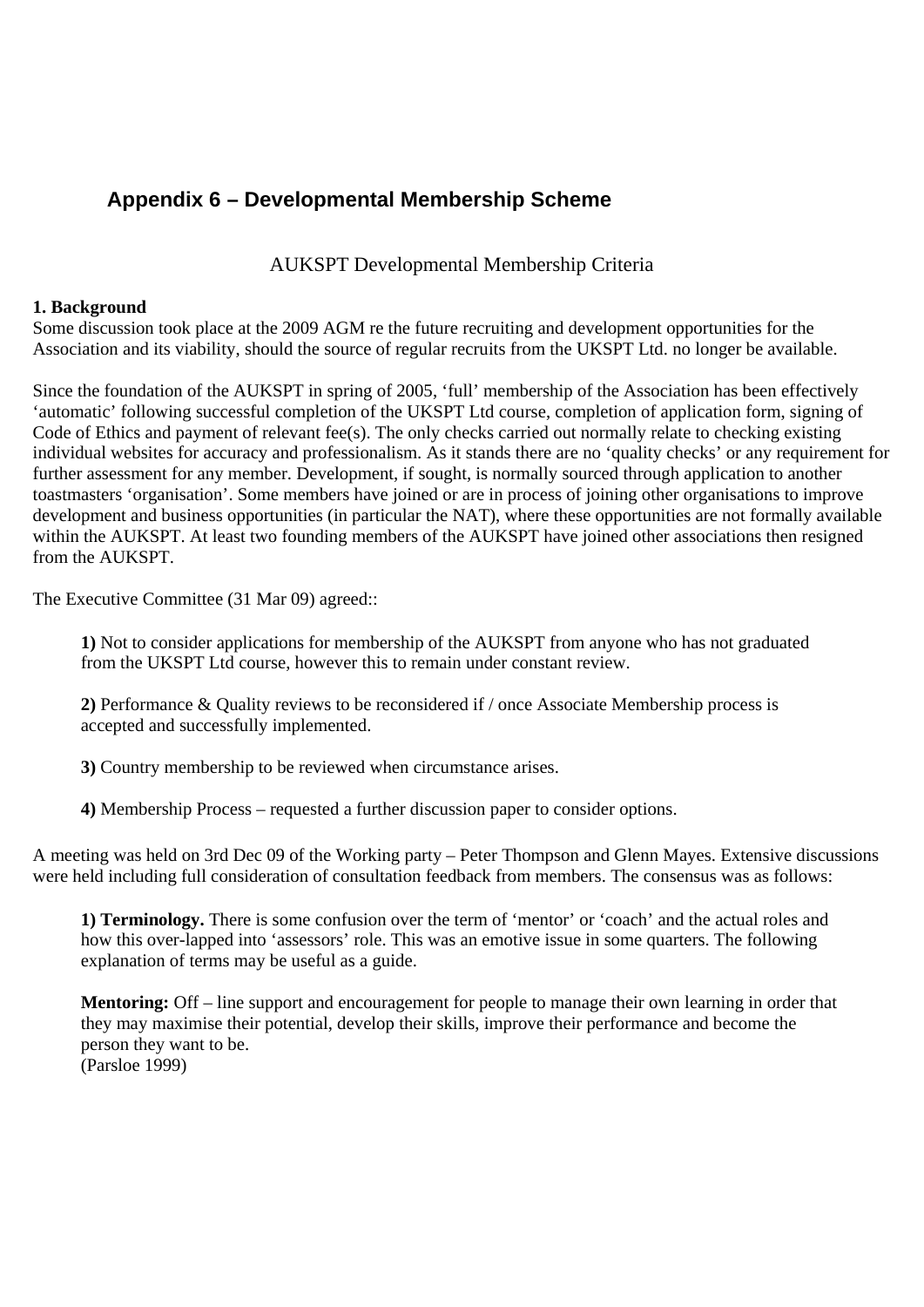**Coaching:** A process that enables learning and development to occur and thus performance to improve. To be successful a Coach requires a knowledge and understanding of process as well as the variety of styles, skills and techniques that are appropriate to the context in which coaching takes place' (Parsloe 1999)

**Shadowing:** The process of accompanying and observing someone at work in order to train or obtain insight.

'Mentoring' tends to be a longer term commitment; 'coaching' generally short term, 'shadowing' can of course be effectively a one off event!

**2) Need.** Feedback from 'new' members (and some more experienced graduates) was that there is a need for support in the short term in making the transition from theory to practical experience. Support should be in relation to developing professional skills rather than in 'business management and development'.

**3) Training:** The quality of initial training via the UKSPT Ltd is **not in doubt** and successful completion of the course remains the fixed criterion for membership of the Association. It was however clear from members' feedback that additional development opportunities in the field were required in some cases. These development opportunities should lie very firmly within the remit of the Association itself.

**4) Qualifications:** There is currently no standard national qualification for toastmasters and consequently there is no relevant toastmasters assessor qualification for the profession. There is no standard protocol laid down by the TGC or any agreed protocol or method of operating laid down by any of the TGC affiliated members. This makes 'assessment' difficult, has potential for subjective bias, and raises questions of legal culpability over one toastmaster dictating what is good / bad practice and the implications thereof.

**5) Logistics:** It was agreed that the Association with its genuinely national/international jurisdiction, may not be in a position to provide mentors / coaches / assessors for everyone who may request one. Consequently there is no point at this stage of imposing compulsory assessment when the Association would be open to serious criticism when unable to deliver that level of support. We only have currently one 'volunteer' outside the Executive Committee. It was agreed that full-time professional toastmasters are unlikely to forgo normal bookings and commitments in favour of acting as an assessor for 'new' toastmasters in the field.

**6) Managing Expectation:** It was agreed that both the 'mentor' and 'mentee' needed clear guidelines regarding expectations of the opportunities given, particularly around business confidentiality, code of ethics etc. A simple 'Memorandum of Understanding' would be valid. (See Appendix 1).

## *Decision(s) sought: To discuss and agree the AUKSPT 'membership' process.*

## **2. The Way Forward**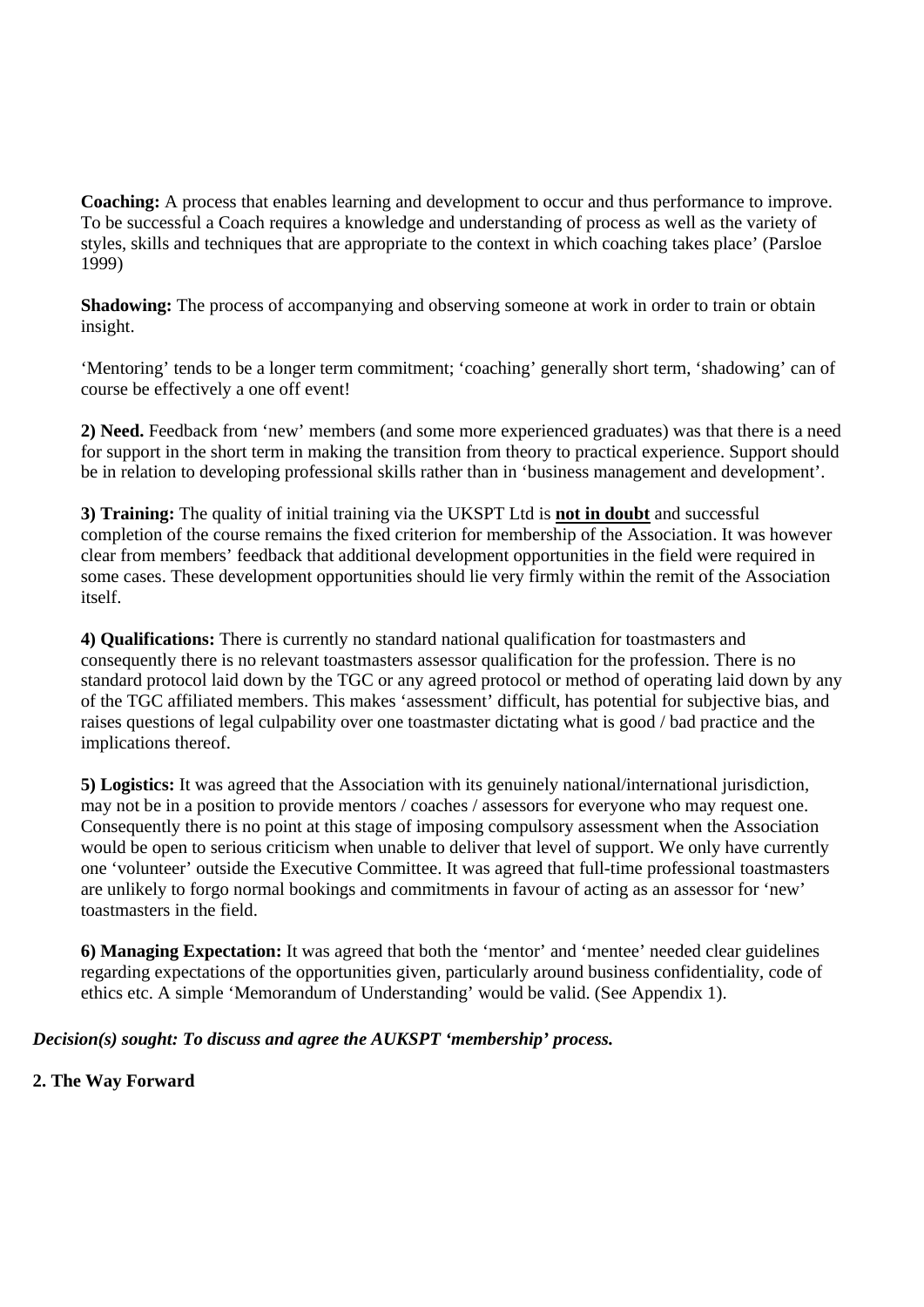## *To Implement a Developmental Membership Scheme*

It is proposed that:

1) Successful graduates of the UKSPT Ltd are appointed to 'Associate' status of the AUKSPT – e.g. 'Assoc. AUKSPT' - on initial application. Applicants shall submit photographs (front/back/side) in full toastmaster livery. 'Associate' membership certificate shall be issued.

2) 'Associate members' will continue to wear the UKSPT Ltd collar (white with two red stripes) but with the AUKSPT pendant. They will pay the standard joining and membership fees pro-rata depending on their course date (as now); insurance premium if required, plus the current fee for AUKSPT pendant/jewel..

3) Associate members will be encouraged to shadow 'experienced' member(s) of the AUKSPT for (one/two/three) events. The 'mentors' or 'coaches' will be provided, whenever possible, by volunteers from within the AUKSPT. Details will be maintained and provided by the Secretary.

4) After a minimum of 12 months practical experience, Associate members may submit a formal application for full membership. The application should include copies of any testimonials, appropriate photographs and any other supporting information , together with the appropriate administration fee (e.g. £25) to cover the issue of a full membership certificate and 'members' collar (red with two white stripes). The administration fee for upgrading is separate from the original 'collaret fee'.

5) Candidates for full membership will then complete a two part selection procedure at an appropriate Executive Committee meeting..

a) A standard written examination on 'practical' (not theoretical) aspects of the toastmastering profession (eg dealing with venues, clients, trouble shooting and related matters based on hands on experience) followed by

b) A verbal practical examination and interview in full livery, before a panel of three members consisting of the President (Chair), with Past Presidents or Vice Presidents of the Association as appropriate..

Note: If agreed in principle, the nature of written and oral examinations will be the subject of a further EC working Party and subject to further consultation with members

6) Full membership Certificates / ribbons to be formally presented at the EC meeting or the AGM as appropriate.

*Benefits:* A clear development path for newly trained / qualified toastmasters and support for them in the transition from theory into practice. It is anticipated that the process will encourage the development of a stronger networking approach within the Association. It will encourage new members to take 'ownership' of their own development with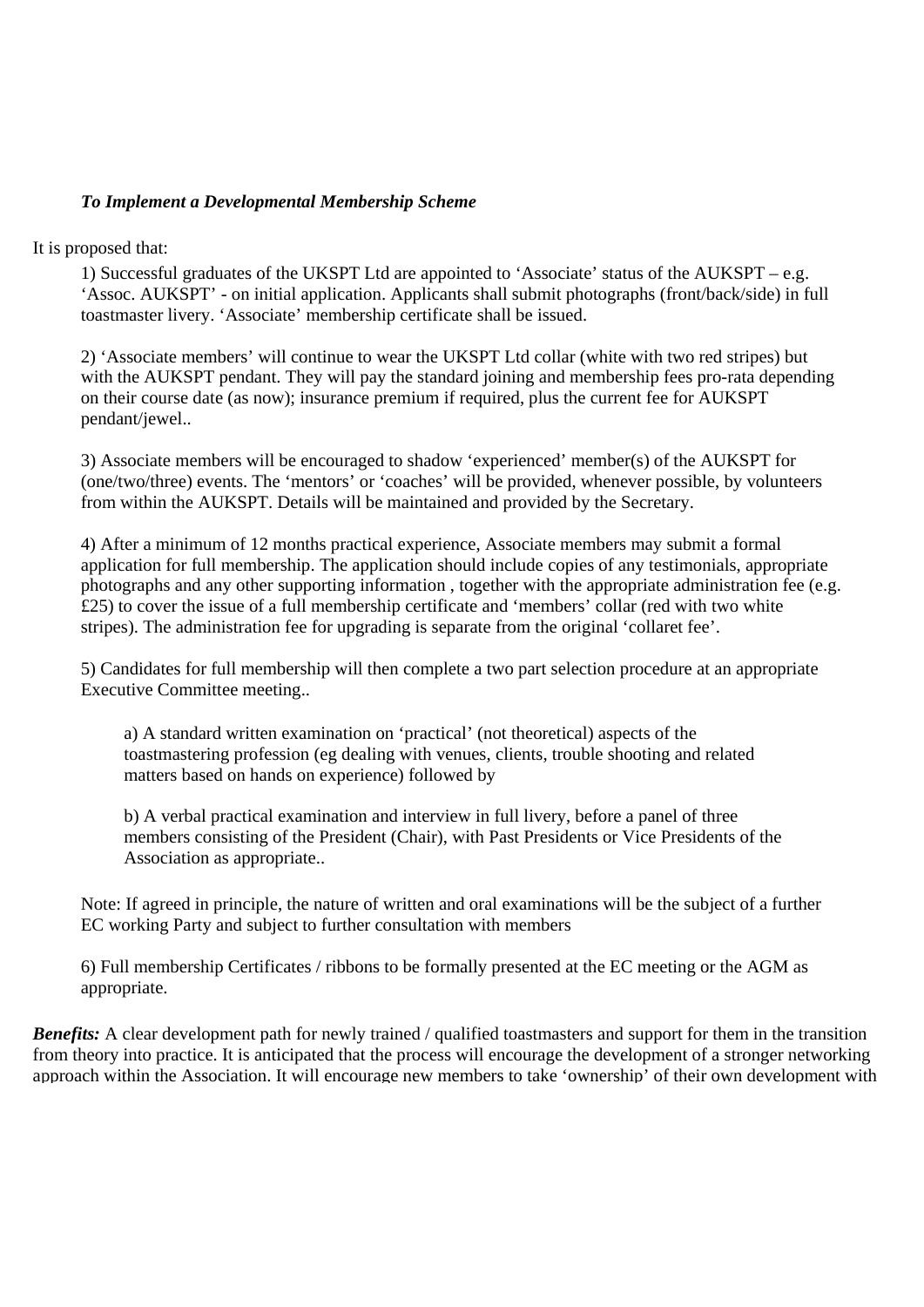## **4. Recommendations**

i) The AUKSPT implements a developmental approach to membership with introduction of 'Associate Membership' (Assoc.AUKSPT) status.

ii) We establish a network of 'volunteer' mentors /coaches across the country.

iii) Due to lack of standardised working practices, the lack of nationally agreed standards or qualifications at this time. It is **not** recommended that further work to establish 'assessor' / 'assessment' criteria and subsequently consider appointing 'assessors' for each region of the AUKSPT is considered at this stage. It is recommended that the situation continues to be monitored.

iv) If implemented, the revised membership criteria should take affect from the **Apr 2010** course. **(Note: Existing members would retain their full membership as at present).**

v) The constitution is amended as appropriate to reflect decisions made if approved at the next AGM.

## **5. Conclusion**

It is important that having established the AUKSPT as a creditable organisation and now the largest TGC affiliate, that we continue to lead the way in 'professionalising' our proud profession. We need to have the courage to take forward, these changes to ensure we maintain the competitive edge, especially in the current economic down turn.

We commend this paper to you.

**Glenn Mayes** MAUKSPT **Peter Thompson** MAUKSPT Past President – AUKSPT Executive Committee Member – AUKSPT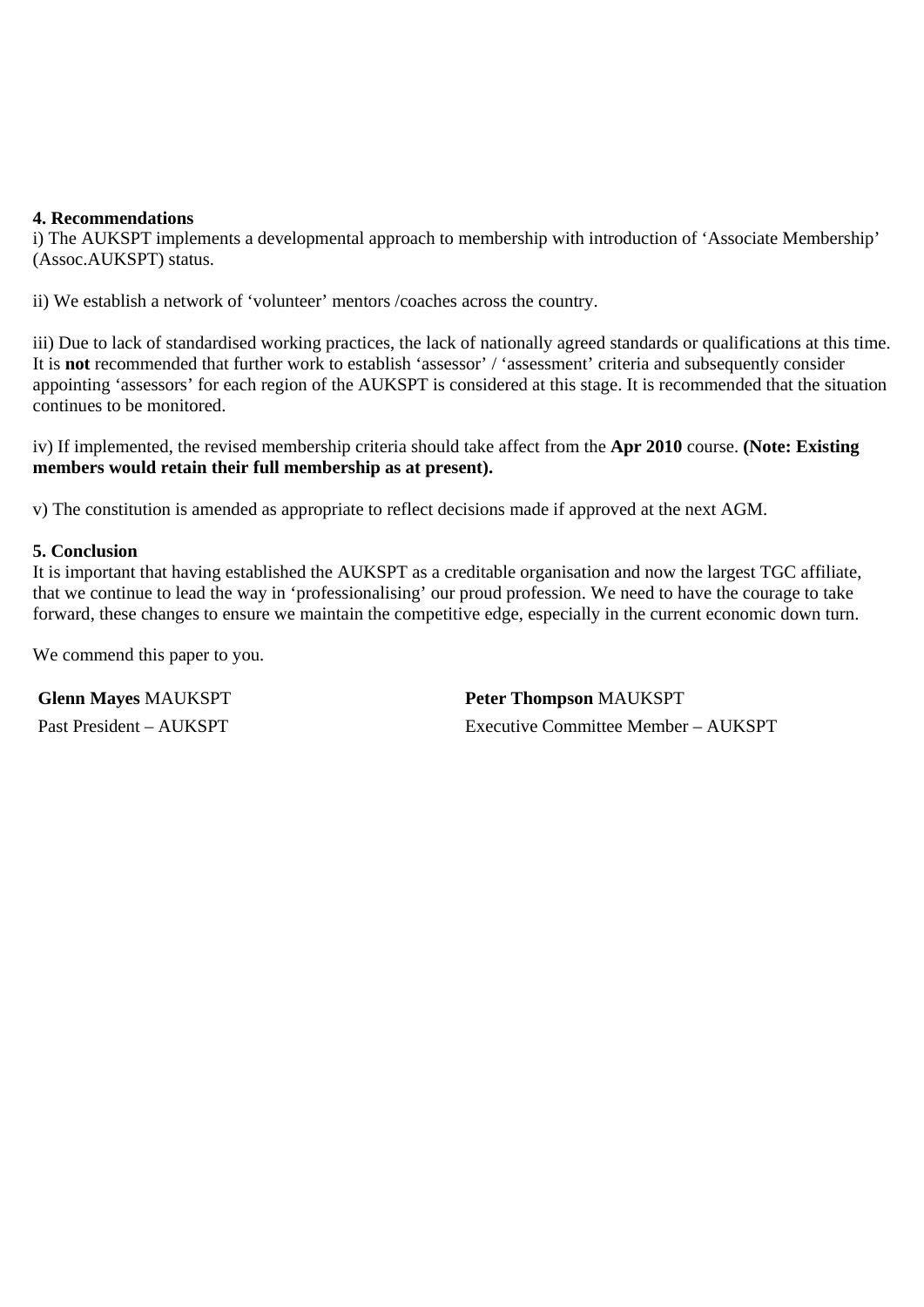## **APPENDIX I – Memorandum of Understanding**



Association of the UK School of Professional Toastmasters

## **Memorandum of Understanding**

Between

Toastmaster Mentor (name if required) and Toastmaster Mentee (name if required)

This Memorandum of Understanding (MOU) establishes a 'voluntary' developmental partnership between the guide or mentor and mentee.

## **I. MISSION**

Together, the Parties enter into this Memorandum of Understanding to mutually promote experiential personal development opportunities for newly trained toastmasters or toastmasters inexperienced in certain types of functions or events by offering the opportunity to observe toastmasters at work at a variety of functions. The Assoc. will do everything that it can to facilitate a development system but cannot guarantee national availability.

The parties operating under this MOU agree as follows:

## **II. PURPOSE AND SCOPE**

1. An experienced toastmaster will make him/herself available to be observed at a function(s) to enable an inexperienced toastmaster (or toastmaster not experienced in that event) to consolidate their training, hopefully gain confidence in their own ability and assist in developing their own techniques.

2. Each party of this MOU is responsible for their own expenses related to this MOU. There will not be an exchange of funds between the parties for tasks associated with this MOU.

3. The term 'mentor' is used in its widest sense – ' an experienced member of an organisation or institution entrusted with advising junior or less experienced members'. It is not intended as a formal training or assessment function.

**III. RESPONSIBILITIES Mentor**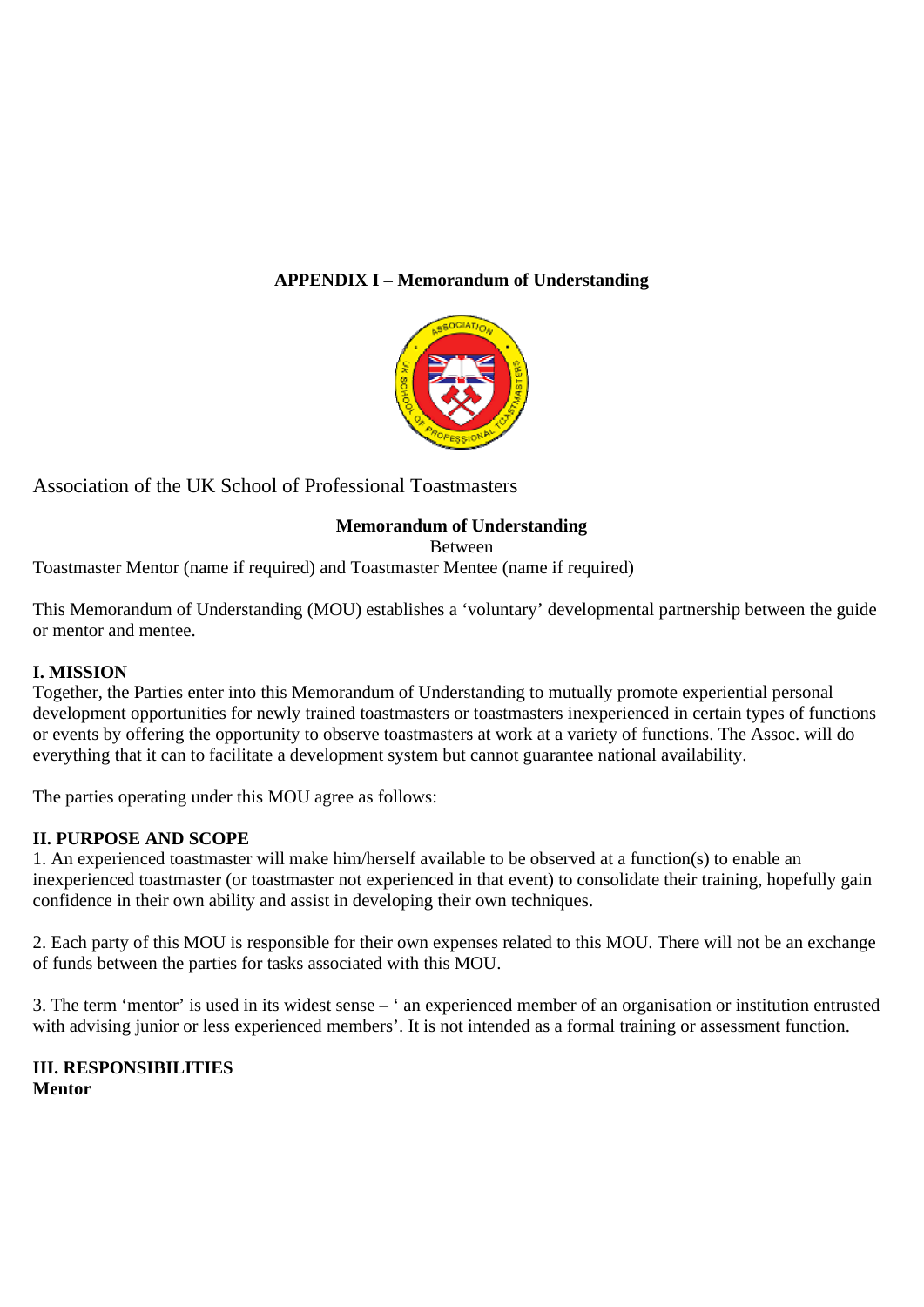1. The mentor will provide one or more suitable opportunities for the mentee to observe them at work and ideally provide a debrief opportunity without detriment to their own professional conduct.

2. The mentor will where possible consider involving the mentee in pre-planning of any event and perhaps premeeting with clients, if appropriate with due account to commercial confidentiality.

3. The mentor will consider involving the mentee in operational opportunities (eg receiving line) where appropriate.

## **Mentee**

1. The mentee must accept responsibility for managing their own development in order to maximise their potential, develop their skills and to improve their performance and thereby their professional standing.

2. The mentee will expect no payment for such an event and privilege.

3. The mentee should expect to travel outside their own area and is encouraged to shadow two or three different toastmasters at, ideally, different events.

4. The mentee would normally (where appropriate) wear civilian dress unless requested and agreed by the mentor as appropriate.

5. The mentee is not to expect preferential treatment or the promise of work from these opportunities and should not see such opportunities.

6. The mentee is to respect any commercial sensitivities or relationships with venues and event promoters as confidential and will not seek to interfere with any arrangements already enjoyed by the mentor.

NOTE: All parties are required to comply the letter and the spirit of the Code of Ethics of the Association of the UK School of Professional Toastmasters.

## **IV. TERMS OF UNDERSTANDING**

The term of this MOU is for a period as mutually agreed between the mentor and mentee. It may cover one, two or more different events as agreed or a series of events with one or more toastmasters depending on individual needs. Either party may terminate this MOU with immediate effect.

## **Authorisation**

The signing of this MOU is not a formal undertaking. It implies that the signatories will strive to attain, to the best of their ability, the objectives stated in the MOU.

On behalf of the organization I represent, I wish to sign this MOU and contribute to its further development.

*(Optional) Name Date Name: Date*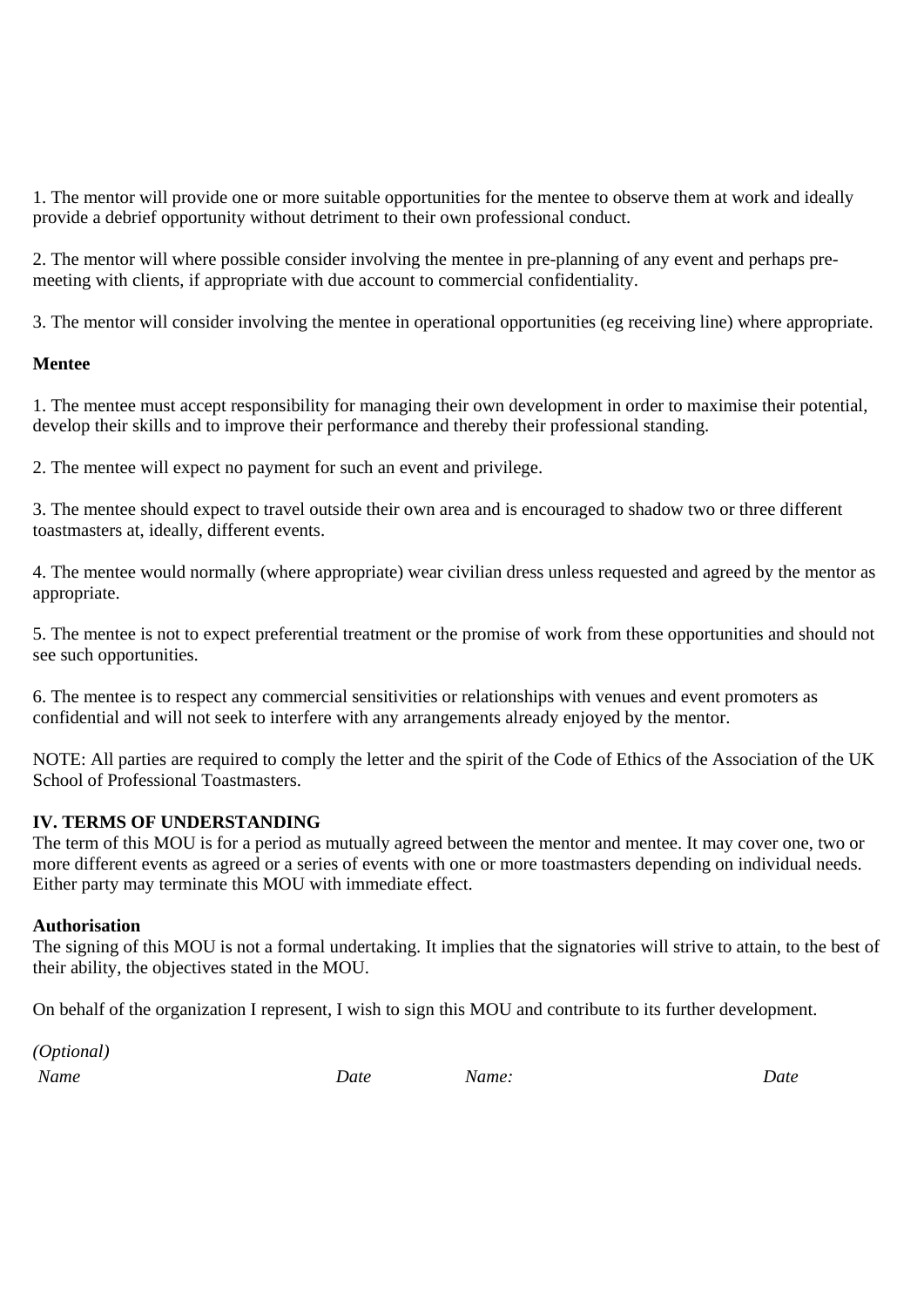*MAUKSPT MAUKSPT / Assoc.MAUKSPT*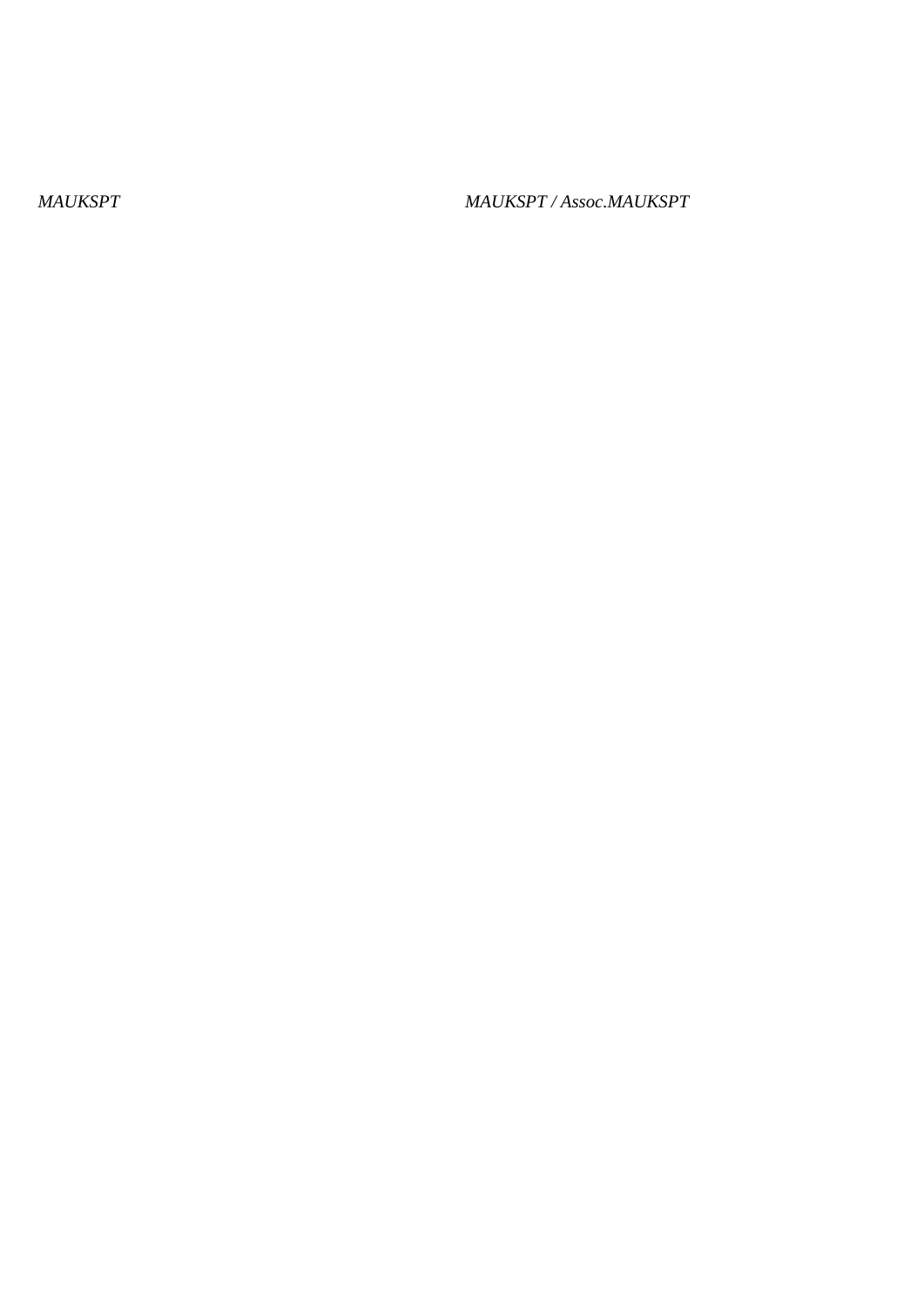# **Appendix 7 – Website Development**

## ITEM 12: WEBSITE. UPDATE ON CHOICE OF SUPPLIER

## **Objectives of new website**

1. To enable potential clients (brides-to-be, event organisers, etc) to easily find and engage a suitable Toastmaster from among our Members for their event

2. To provide a resource for Members – in a password protected Members' Area, where key documents (code of Ethics, Constitution, Dress Code etc) are available, and where members can interact through a Forum facility

3. To promote the UK School of Professional Toastmasters as the training School of choice, thereby increasing Graduate numbers and thus increasing Association Membership

We wish to present a modern, crisp, professional, colourful and inviting image. While we wish to maintain the traditional values of the Toastmaster, we also wish to emphasise that we are not stuffy stuffed shirts, but modern professionals in tune with the modern world. We wish to maintain a competitive edge over other Toastmaster Associations.

A password protected Members Area would include an archive and a Forum where members can post directly, and be notified automatically of new posts.

The site should be optimised so that for appropriate search strings (tbd) we are in the first page of Google listings.

Suitable and appropriate domain names should point to the site (we do now own domain names www.aukspt.org and www.aukspt.co.uk and both point to the current site).

We would wish to record statistics such as number of visitors to the site, numbers of clicks through to the sites of individual Toastmasters We would also wish that certain pages and elements of the site could/should be capable of being updated by us

## **Budget**

Website design and development: no more than £2000 Annnual maintenance: no more than £500

## **Tenders**

Three proposals have been invited and received. One has been eliminated as too bespoke and too expensive; the remaining two are about to receive a round of specific questions on their proposals, to enable us to make a final choice.